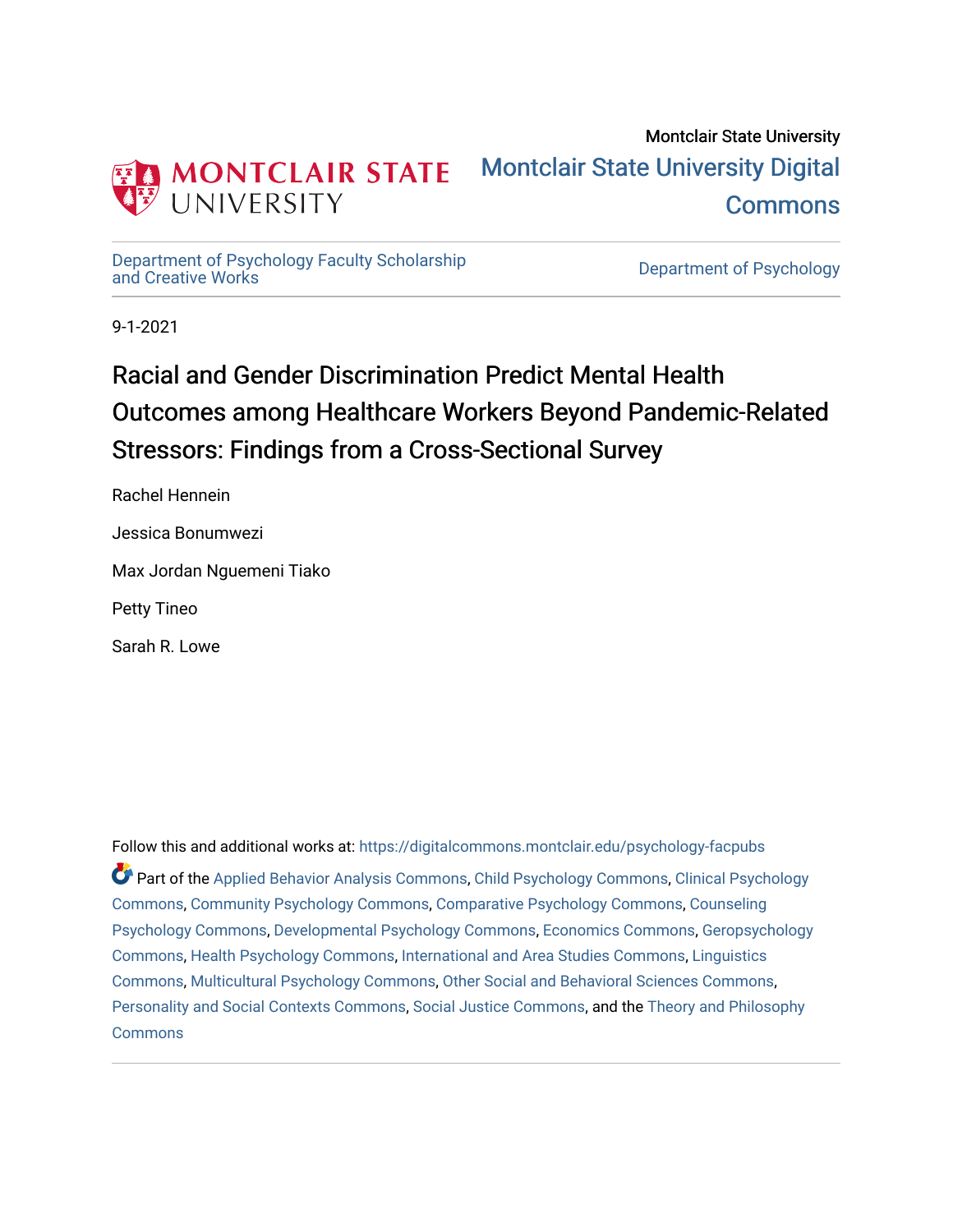



### *Article* **Racial and Gender Discrimination Predict Mental Health Outcomes among Healthcare Workers Beyond Pandemic-Related Stressors: Findings from a Cross-Sectional Survey**

**Rachel Hennein 1,2,\* [,](https://orcid.org/0000-0001-6855-0402) Jessica Bonumwezi <sup>3</sup> , Max Jordan Nguemeni Tiako <sup>4</sup> [,](https://orcid.org/0000-0002-5468-8926) Petty Tineo <sup>3</sup> and Sarah R. Lowe <sup>5</sup>**

- <sup>1</sup> Yale School of Medicine, Yale University, New Haven, CT 06511, USA<br><sup>2</sup> Department of Fridamials are of Minubial Discoses. Yele School of Bu
- <sup>2</sup> Department of Epidemiology of Microbial Diseases, Yale School of Public Health, Yale University, New Haven, CT 06511, USA
- Department of Psychology, Montclair State University, Montclair, NJ 07043, USA; bonumwezij1@mail.montclair.edu (J.B.); tineop1@mail.montclair.edu (P.T.)
- <sup>4</sup> Department of Internal Medicine, Brigham and Women's Hospital, Boston, MA 02115, USA; max.tiako@yale.edu
- <sup>5</sup> Department of Social and Behavioral Sciences, Yale School of Public Health, Yale University, New Haven, CT 06511, USA; sarah.lowe@yale.edu
- **\*** Correspondence: Rachel.Hennein@Yale.edu

**Abstract:** Racial and gender discrimination are risk factors for adverse mental health outcomes in the general population; however, the effects of discrimination on the mental health of healthcare workers needs to be further explored, especially in relation to competing stressors. Thus, we administered a survey to healthcare workers to investigate the associations between perceived racial and gender discrimination and symptoms of depression, anxiety, posttraumatic stress, and burnout during a period of substantial stressors related to the COVID-19 pandemic and a national racial reckoning. We used multivariable linear regression models, which controlled for demographics and pandemicrelated stressors. Of the 997 participants (Mean Age =  $38.22$  years, SD = 11.77), 688 (69.01%) were White, 148 (14.84%) Asian, 86 (8.63%) Black, 73 (7.32%) Latinx, and 21 (2.11%) identified as another race. In multivariable models, racial discrimination predicted symptoms of depression  $(B = 0.04)$ ; SE: 0.02; *p* = .009), anxiety (B = 0.05; SE: 0.02; *p* = .004), and posttraumatic stress (B = 0.01; SE: 0.01;  $p = .006$ ) and gender discrimination predicted posttraumatic stress (B = 0.11; SE: 0.05;  $p = .013$ ) and burnout (B = 0.24; SE: 0.07; *p* = .001). Discrimination had indirect effects on mental health outcomes via inadequate social support. Hospital-wide diversity and inclusion initiatives are warranted to mitigate the adverse mental health effects of discrimination.

Keywords: discrimination; race and ethnicity; healthcare workers; mental health

#### **1. Introduction**

The COVID-19 pandemic has significantly impacted the mental health of healthcare workers (HCWs) since the outbreak began in 2019. A meta-analysis of 65 studies assessing mental health outcomes among HCWs during the pandemic found that the prevalence of anxiety was 22.1%, depression was 21.78%, and posttraumatic stress disorder was 21.5% [\[1\]](#page-12-0). Studies have identified that certain pandemic-related stressors were associated with increased risk of adverse mental health outcomes among HCWs, including work stressors (e.g., frontline status) and social stressors (e.g., childcare shortages) [\[2\]](#page-12-1).

In addition to these pandemic-related stressors, racial/ethnic minority and female HCWs face stressors related to racial and gender discrimination  $[3,4]$  $[3,4]$ , putting them at increased risk for adverse mental health outcomes. For example, a meta-analysis of 293 studies found that racism was associated with psychological distress in the general



**Citation:** Hennein, R.; Bonumwezi, J.; Nguemeni Tiako, M.J.; Tineo, P.; Lowe, S.R. Racial and Gender Discrimination Predict Mental Health Outcomes among Healthcare Workers Beyond Pandemic-Related Stressors: Findings from a Cross-Sectional Survey. *Int. J. Environ. Res. Public Health* **2021**, *18*, 9235. [https://](https://doi.org/10.3390/ijerph18179235) [doi.org/10.3390/ijerph18179235](https://doi.org/10.3390/ijerph18179235)

Academic Editors: Paul B. Tchounwou and Sharyn Burns

Received: 11 July 2021 Accepted: 26 August 2021 Published: 1 September 2021

**Publisher's Note:** MDPI stays neutral with regard to jurisdictional claims in published maps and institutional affiliations.



**Copyright:** © 2021 by the authors. Licensee MDPI, Basel, Switzerland. This article is an open access article distributed under the terms and conditions of the Creative Commons Attribution (CC BY) license (https:/[/](https://creativecommons.org/licenses/by/4.0/) [creativecommons.org/licenses/by/](https://creativecommons.org/licenses/by/4.0/) 4.0/).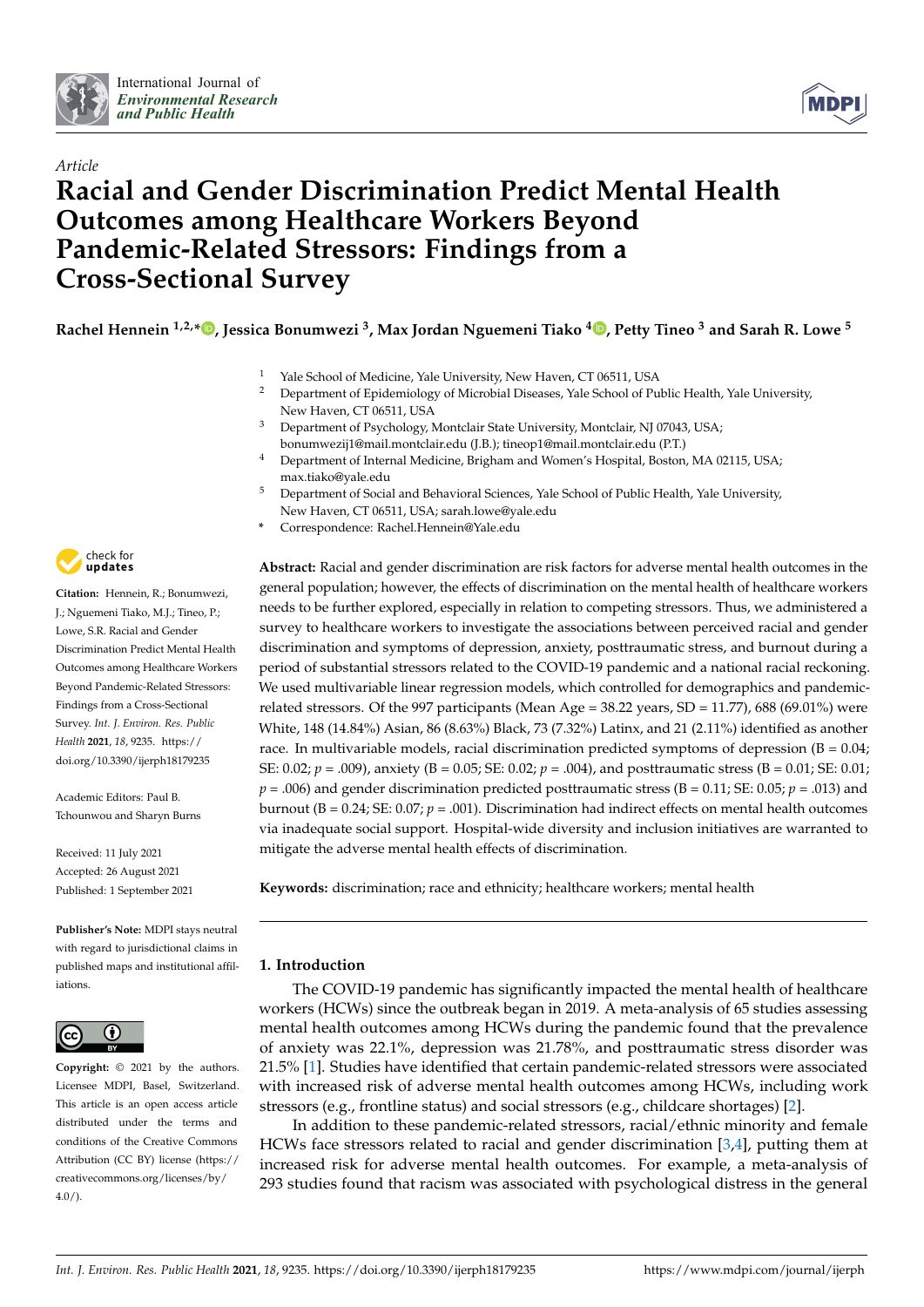population [\[5\]](#page-12-4). Although studies have explored experiences of racial discrimination among HCWs, those that link racism to mental health outcomes are sparse [\[6\]](#page-12-5). Gender discrimination is also salient within hospitals and is associated with adverse mental health outcomes; a survey study identified that 94% of female physicians experienced gender discrimination, which was associated with increased risk of burnout [\[7\]](#page-12-6).

Identifying factors that link discrimination with mental health outcomes can shed light on how discrimination impacts psychological distress among HCWs and strategies to mitigate harm [\[8\]](#page-12-7). For example, the social support deterioration model proposes that discrimination damages social relationships, thereby leading to social isolation and increasing risk for adverse mental health outcomes [\[9\]](#page-12-8). A study of Black college students tested this model and found significant indirect effects of racial discrimination on mental health through social support [\[10\]](#page-12-9). However, no studies to our knowledge have attempted to test the social support deterioration model among HCWs.

Thus, we conducted a survey study of HCWs to examine the relationships between perceived racial and gender discrimination and symptoms of psychological distress, including depression, anxiety, posttraumatic stress, and burnout. We tested the hypotheses that racial and gender discrimination predicted mental health outcomes above and beyond other pandemic-related stressors, and that discrimination had indirect effects on mental health outcomes through inadequate social support.

#### **2. Materials and Methods**

#### *2.1. Setting*

This cross-sectional survey study sought to identify factors associated with mental health among HCWs during the COVID-19 pandemic in the US. We collected data from 1 December 2020 to 14 January 2021. During this period, the incidence of COVID-19 ranged from 139,152 to 314,093 new cases per day [\[11\]](#page-12-10). There were 22,645,757 cumulative cases of COVID-19 and 381,552 cumulative deaths due to COVID-19 in the US on the last day of data collection [\[12\]](#page-12-11).

#### *2.2. Recruitment*

We sampled hospitals from states with high rates of COVID-19 transmission using a geographic mapping tool that reported transmission data by state [\[13\]](#page-12-12). We used convenience sampling by emailing department chairs and affinity group leaders to invite their teams to participate. We required participants to be at least 18 years of age and work at a clinic/hospital, including, but not limited to, physicians, nurses, health technicians, and non-clinical HCWs. We determined our target sample size using methods similar to another study that assessed HCW mental health during the COVID-19 pandemic [\[14\]](#page-12-13). We used the formula  $n = Z_a^2 P(1-P)/d^2$ , where n is the minimum sample size, P is the prevalence of disease, and d is the precision limit. We used a significance level of alpha = .05 and thus set  $Z_a$  = 1.96. We used the estimated prevalence of depression among HCWs during the COVID-19 pandemic, 50.4%, from a prior study that was published shortly before we began data collection [\[14\]](#page-12-13). The estimated acceptable precision limit was 0.05. To ensure adequate power for subgroup analyses, we increased the estimated sample size by 50%, leading to a target sample of 576 completed surveys. The Yale Institutional Review Board approved our study procedures. We employed the American Association of Public Opinion Research reporting guidelines [\[15\]](#page-12-14).

#### *2.3. Data Collection Tool*

We used a web-based survey to collect responses anonymously, in order to encourage participants to share their experiences honestly. We collected data on racial and gender discrimination, mental health outcomes, pandemic-related social and work stressors, and demographic characteristics.

**Discrimination**. We employed the 18-item General Ethnic Discrimination Scale to assess experienced racism in the past year (i.e., from January 2020–2021) [\[16\]](#page-12-15). This scale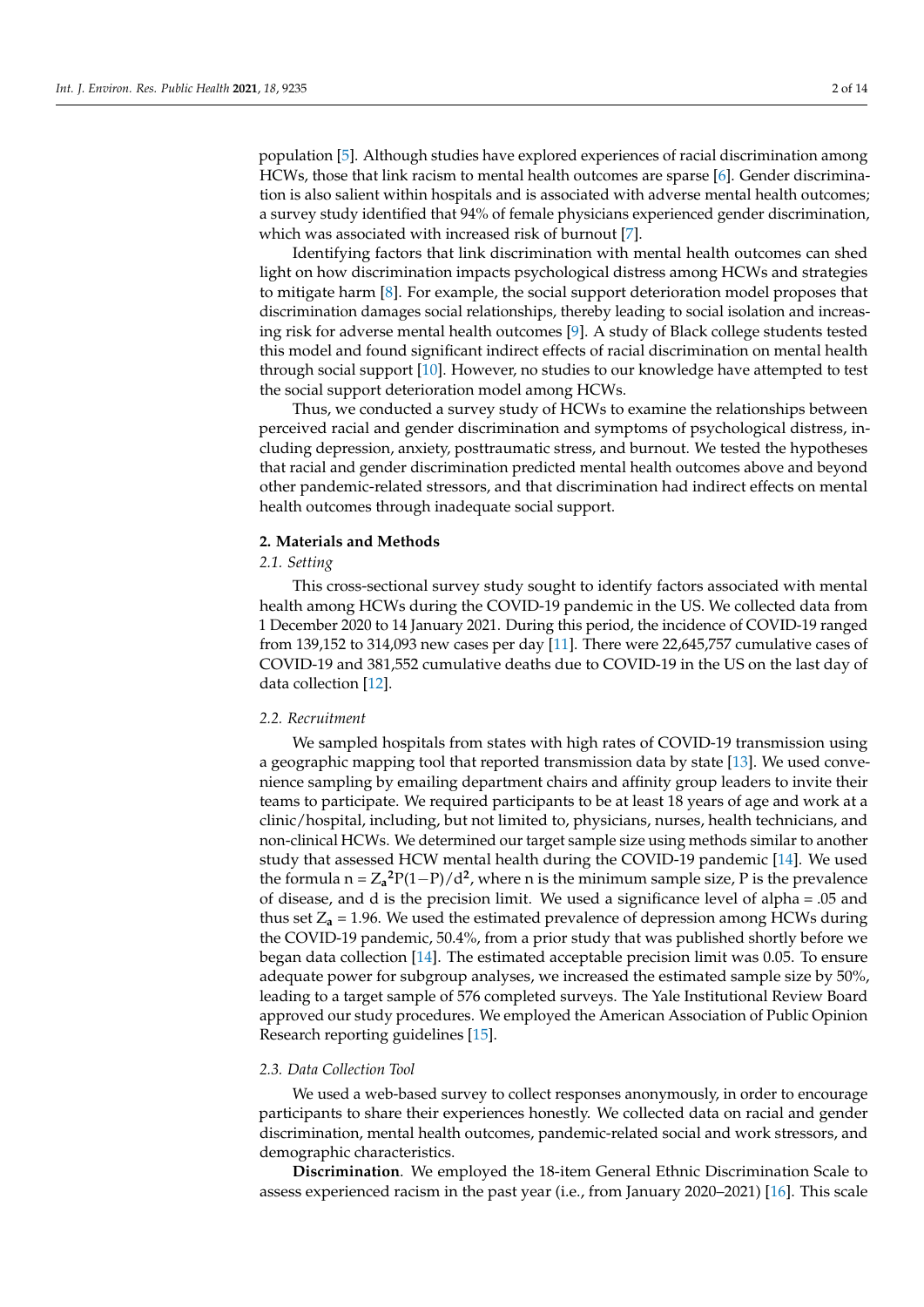evaluates the frequency of various experiences of racial/ethnic discrimination. We included an additional item asking respondents how often they have been discriminated against by patients [\[6\]](#page-12-5). Each item was scored using a 6-point scale, from "never" (1) to "almost all the time" (6). All items were summed to create a racial discrimination score, ranging from 19 to 114. Previous studies validated this scale for use among Black, Latinx, Asian and White respondents [\[16\]](#page-12-15). In our sample, Cronbach's alpha for the General Ethnic Discrimination Scale was 0.94, indicating high reliability. We also included a single item asking respondents how often they were treated unfairly based on their gender in the previous year (i.e., from January 2020–2021), which was scored using the same 6-point scale as the racial discrimination measure. This item has been used to assess gender discrimination among both men and women [\[17\]](#page-12-16).

**Mental health outcomes.** We used the 9-item Patient Health Questionnaire (PHQ-9) to measure depressive symptoms [\[18\]](#page-12-17), 7-item Generalized Anxiety Disorder scale (GAD-7) to assess anxiety symptoms [\[19\]](#page-12-18), 4-item Primary Care-PTSD scale (PC-PTSD) to assess PTSD symptoms [\[20\]](#page-12-19), and 2-item Maslach Burnout Inventory to assess burnout symptoms [\[21\]](#page-12-20). These measures have been validated for use among HCWs [\[14](#page-12-13)[,21](#page-12-20)[–24\]](#page-13-0). In our sample, Cronbach's alpha for the PHQ-9 was 0.88, for the GAD-7 was 0.92, for the PC-PTSD was 0.67, and for the Maslach Burnout Inventory was 0.64.

**Pandemic-related social and work factors.** We assessed social support needs using one item from the National Health and Nutrition Examination Survey, which asks respondents if they need a lot, some, a little, or no additional support [\[25\]](#page-13-1). We also included dichotomous items indicating any changes in housing during the pandemic and if any family members or close friends were diagnosed with COVID-19. We assessed childcare needs via a single item to which the respondent could respond that they needed a lot, a little, and no more childcare support. For pandemic-related work stressors, we included a question on frontline status, to which respondents could choose that they directly worked with COVID-19 patients (Direct), worked with COVID-19 patients remotely (Indirect), or did not work with COVID-19 patients (None). We also included items on changes in work roles (Yes/No) and changes in work hours (More, Less, or Same).

**Demographic characteristics.** We collected data based on previous studies that identified certain HCW characteristics to be associated with mental health outcomes, including age, gender, race, ethnicity, marital status, household income, and profession [\[1,](#page-12-0)[2,](#page-12-1)[26,](#page-13-2)[27\]](#page-13-3). Given studies that identified HCWs with preexisting mental health diagnoses to be at heightened risk for adverse mental health outcomes during the COVID-19 pandemic [\[26\]](#page-13-2), we also collected data on pre-pandemic mental health diagnoses.

#### *2.4. Data Analysis*

First, we computed descriptive statistics for the sample. We conducted a missing data analysis by comparing descriptive statistics of the included respondents with those who dropped out due to missing data using independent-samples t-tests and chi-square analysis. We used one-way analysis of variance (ANOVA) and Bonferroni-corrected posthoc tests to assess differences in racial discrimination by race and ethnicity and gender discrimination by gender. Four participants who identified as non-binary or transgender were dropped due to insufficient statistical power to assess differences by gender minority status. Next, we used unadjusted and adjusted linear regression models to evaluate the associations between racial and gender discrimination and symptoms of depression, anxiety, posttraumatic stress, and burnout. We included demographic characteristics and pandemic-related social and work stressors in the models to determine if discrimination was associated with mental health outcomes beyond competing stressors. We also tested if the three-way interaction between race (non-White vs. White), gender (female vs. male), and discrimination was associated with mental health outcomes based on previous findings that discrimination impacts people differentially by both race and gender [\[6](#page-12-5)[,8\]](#page-12-7).

In secondary analyses, we tested the hypothesis that adverse effects of racial and gender discrimination on mental health were indirect through inadequate social support.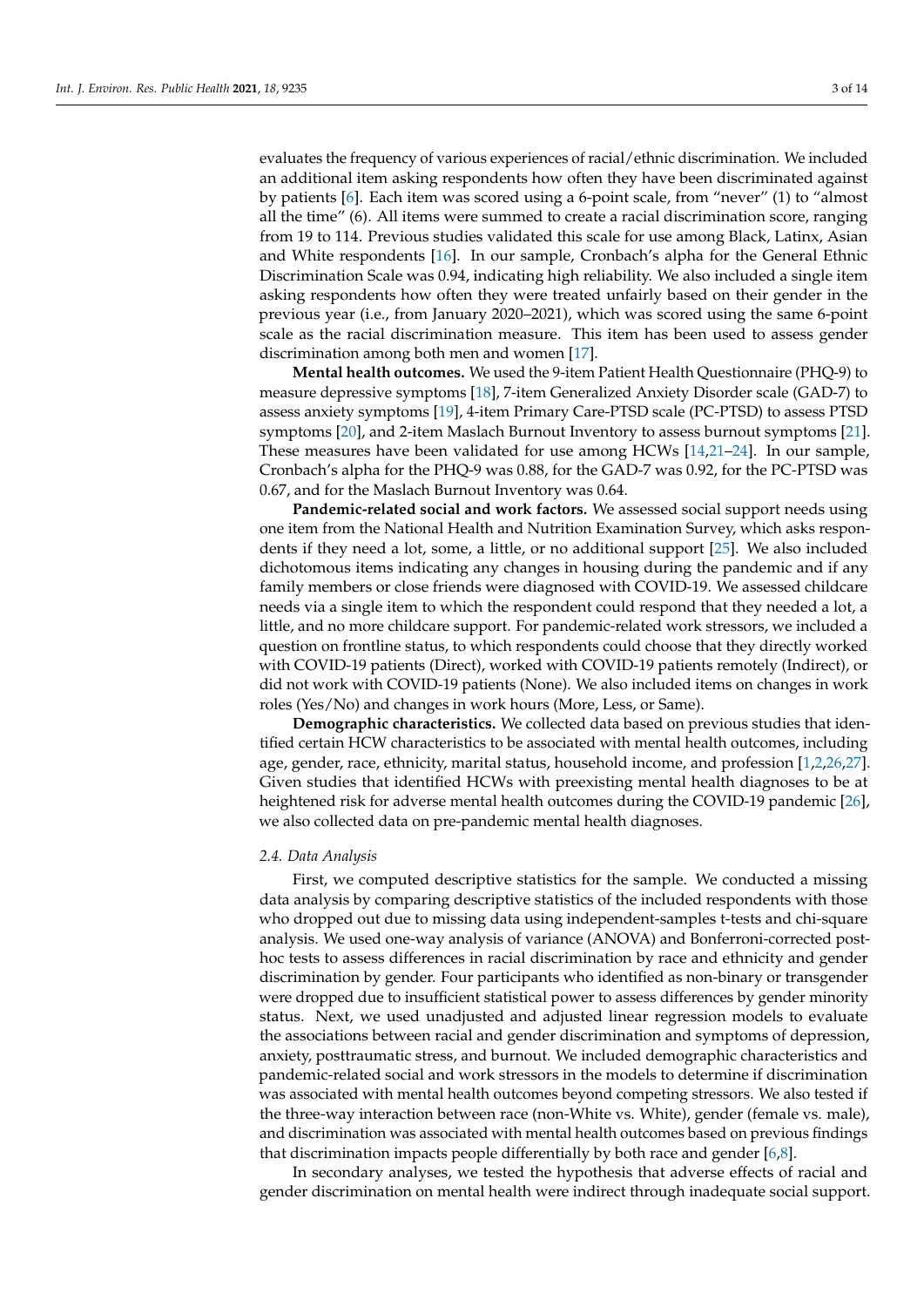This hypothesis is based on previous qualitative studies that identified racial and gender discrimination among HCWs to lead to lower levels of perceived social support [\[28](#page-13-4)[–30\]](#page-13-5) and a quantitative study that identified significant indirect effects of discrimination on mental health outcomes through social support [\[10\]](#page-12-9). This analysis assumes that discrimination precedes inadequate social support, which is a reasonable assumption given studies that have identified discrimination to occur across the life course, from childhood to adulthood [\[8\]](#page-12-7). The analysis also assumes that inadequate social support precedes mental health outcomes, which is reasonable based on numerous studies that identified lack of social support as a risk factor for adverse mental health outcomes in both cross-sectional and longitudinal studies (i.e., social causation) [\[31\]](#page-13-6). Thus, we aimed to test the pathway through which racial and gender discrimination increase the risk for inadequate social support (assessed using the social support needs indicator), which then increases risk for adverse mental health outcomes. Analyses were conducted in SPSS 27.0 (IBM Corp., 2020) and the PROCESS macro was used to run the interaction analyses (Model 1) and indirect effects analyses (Model 4) [\[32\]](#page-13-7). Indirect effects were considered statistically significant when their 95% confidence interval (95%CI) did not include zero. For all other analyses, we considered *p* < .05 to be statistically significant.

#### **3. Results**

#### *3.1. Study Sample*

Table [1](#page-5-0) presents descriptive statistics for our sample. Of the 997 HCWs, 688 (69.01%) were White, 148 (14.84%) were Asian, 86 (8.63%) were Black, 73 (7.32%) were Latinx, and 21 (2.11%) identified as another race including American Indian/Alaska Native, Native Hawaiian/Pacific Islander, and unspecified. Most of our sample included female HCWs (*n* = 712, 71.41%) and 258 (25.88%) were parents to at least one child who required childcare. The mean age was 38.22 years (SD = 11.77). There were no significant differences between HCWs who were included in the analytic sample (*n* = 997) and those who were dropped due to missing data (*n =* 56).

**Table 1.** Participant characteristics.

| <b>Characteristics</b>                | $n$ (%) or Mean (SD) |  |  |
|---------------------------------------|----------------------|--|--|
| Demographic characteristics           |                      |  |  |
| Age                                   | 38.22 (11.77)        |  |  |
| Pre-pandemic mental health diagnosis  | 269 (26.98%)         |  |  |
| Gender                                |                      |  |  |
| Male                                  | 285 (28.59%)         |  |  |
| Female                                | 712 (71.41%)         |  |  |
| Race/ethnicity                        |                      |  |  |
| White                                 | 688 (69.01%)         |  |  |
| Asian                                 | 148 (14.84%)         |  |  |
| <b>Black</b>                          | $86(8.63\%)$         |  |  |
| Latinx                                | 73 (7.32%)           |  |  |
| Other <sup>*</sup>                    | $21(2.11\%)$         |  |  |
| Profession                            |                      |  |  |
| Physician                             | 318 (31.90%)         |  |  |
| Trainee                               | 280 (28.08%)         |  |  |
| Nurse                                 | 125 (12.54%)         |  |  |
| Health technician                     | 76 (7.62%)           |  |  |
| Physician, nursing, medical assistant | 47 (4.71%)           |  |  |
| Other clinical                        | $86(8.63\%)$         |  |  |
| Other non-clinical                    | $65(6.52\%)$         |  |  |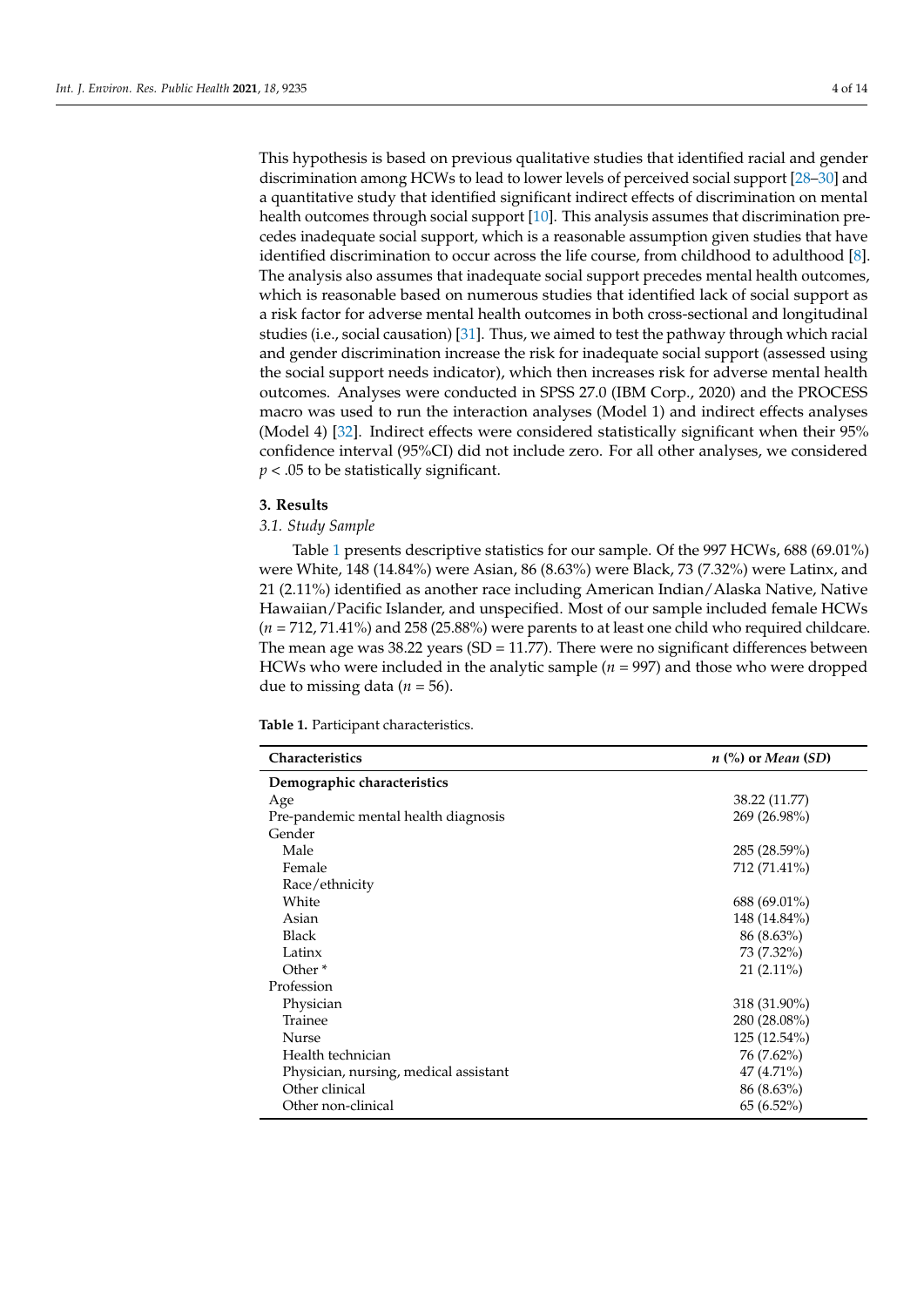<span id="page-5-0"></span>**Table 1.** *Cont*.

| Characteristics                                        | $n$ (%) or Mean (SD)      |  |  |  |  |
|--------------------------------------------------------|---------------------------|--|--|--|--|
| Pandemic-related social factors                        |                           |  |  |  |  |
| Family/friend contracted COVID-19                      | 580 (58.17%)              |  |  |  |  |
| Any housing change                                     | 94 (9.43%)                |  |  |  |  |
| Childcare needs among those with a child ( $n = 258$ ) |                           |  |  |  |  |
| Does not need more childcare support                   | 75 (29.07%)               |  |  |  |  |
| Needs a little more childcare support                  | 90 (34.88%)               |  |  |  |  |
| Needs a lot more childcare support                     | 93 (36.05%)               |  |  |  |  |
| Support needs                                          |                           |  |  |  |  |
| None                                                   | 296 (29.69%)              |  |  |  |  |
| A little                                               | 262 (26.28%)              |  |  |  |  |
| Some                                                   | 284 (28.49%)              |  |  |  |  |
| A lot                                                  | 155 (15.55%)              |  |  |  |  |
| Pandemic-related work factors                          |                           |  |  |  |  |
| Frontline status                                       |                           |  |  |  |  |
| None                                                   | 330 (33.10%)              |  |  |  |  |
| Indirect                                               | 123 (12.34%)              |  |  |  |  |
| Direct                                                 | 544 (54.56%)              |  |  |  |  |
| Change in hours                                        |                           |  |  |  |  |
| Same                                                   | 636 (63.79%)              |  |  |  |  |
| Less                                                   | 82 (8.22%)                |  |  |  |  |
| More                                                   | 279 (27.98%)              |  |  |  |  |
| Roles changed                                          | 452 (45.34%)              |  |  |  |  |
| <b>Racial Discrimination</b>                           |                           |  |  |  |  |
| Overall                                                | 23.65 (8.25)              |  |  |  |  |
| Race/ethnicity                                         |                           |  |  |  |  |
| White                                                  | 21.21 (4.77) $_{\rm b}$   |  |  |  |  |
| Asian                                                  | 27.26 (9.91) $_{a,b}$     |  |  |  |  |
| <b>Black</b>                                           | 33.96 (12.79) a           |  |  |  |  |
| Latinx                                                 | 27.20 (10.18) $_{a,b}$    |  |  |  |  |
| Other <sup>*</sup>                                     | 26.52 (10.96)             |  |  |  |  |
| <b>Gender Discrimination</b>                           |                           |  |  |  |  |
| Overall                                                | 1.65(0.92)                |  |  |  |  |
| Gender                                                 |                           |  |  |  |  |
| Female                                                 | $1.85(0.03)$ <sub>c</sub> |  |  |  |  |
| Male                                                   | 1.16(0.05)                |  |  |  |  |

Abbreviations: SD, standard deviation. \* Other race/ethnicity includes American Indian/Alaska Native, Native Hawaiian/Pacific Islander, and unspecified. For pairwise comparisons with Bonferroni-corrected *p*-values < .05,  $a$  represents significantly higher than White participants,  $b$  represents significantly lower than Black participants, and c represents significantly higher than men.

The mean scores for racial and gender discrimination stratified by race/ethnicity and gender, respectively, are depicted in Table [1.](#page-5-0) Using Bonferroni-corrected post-hoc tests, racial discrimination scores were significantly higher among Asian (mean difference  $[M_{diff}] = 6.06$ ; standard error difference  $[SE_{diff}] = 0.66$ ;  $p < .001$ ), Black ( $M_{diff} = 12.75$ ; SE<sub>diff</sub> = 0.83;  $p < .001$ ), and Latinx (M<sub>diff</sub> = 5.99; SE<sub>diff</sub> = 0.91;  $p < .001$ ) HCWs compared with White HCWs. Black HCWs had significantly heightened discrimination experiences compared with Asian ( $M_{diff} = 6.70$ ;  $SE_{diff} = 0.98$ ;  $p < .001$ ) and Latinx HCWs ( $M_{diff} = 6.76$ ;  $SE_{diff}$  = 1.16;  $p$  < .001). Gender discrimination scores were significantly higher among female, compared with male, HCWs ( $M_{diff} = 0.69$ ;  $SE_{diff} = 0.06$ ;  $p < .001$ ).

#### *3.2. Predictors of Mental Health Outcomes*

Factors predicting mental health outcomes using unadjusted and adjusted models are summarized in Tables [2](#page-6-0) and [3,](#page-7-0) respectively. We did not identify significant interaction effects of race, gender, and racial discrimination on any mental health outcomes, or race, gender, and gender discrimination on any mental health outcomes (results available upon request).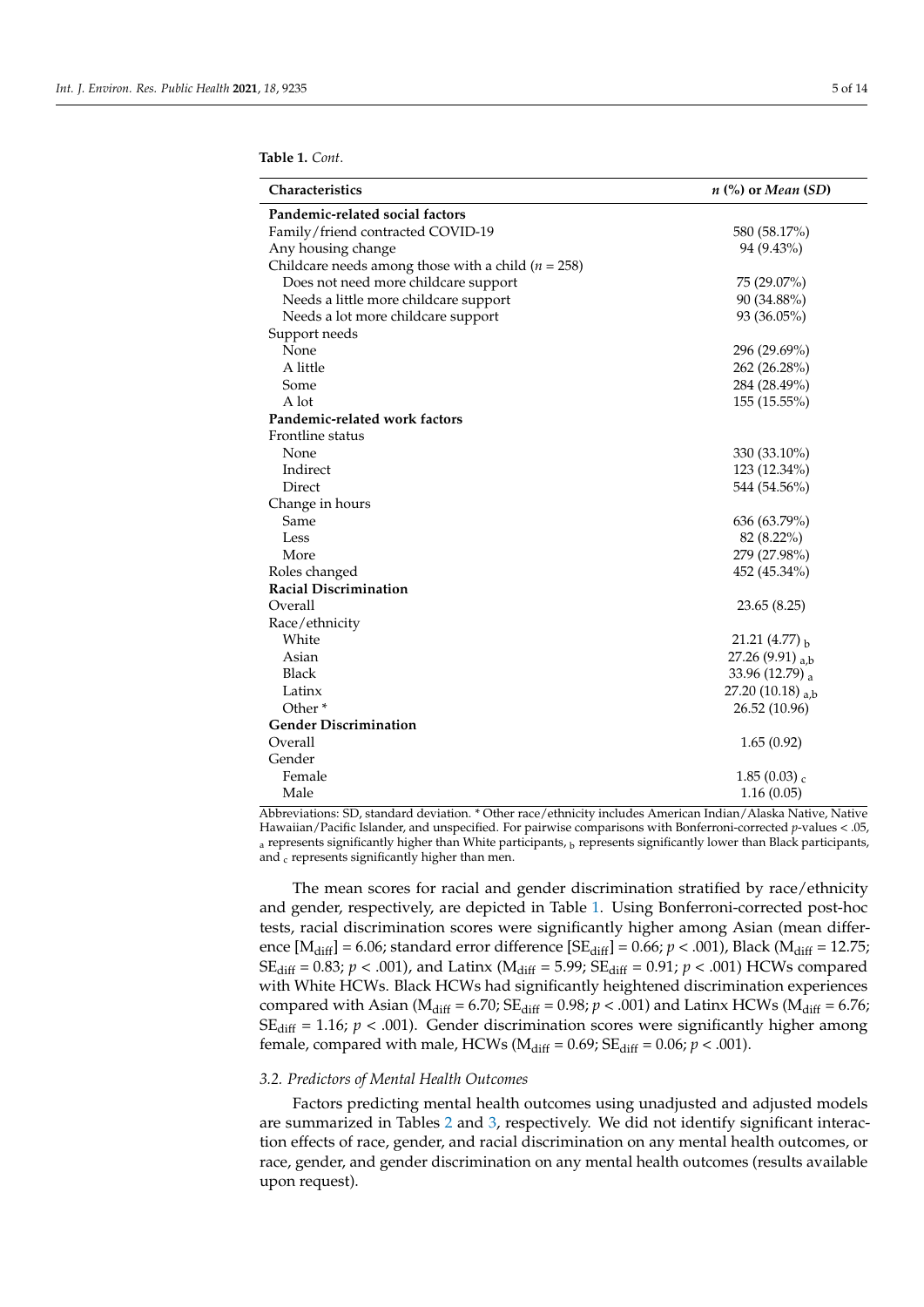<span id="page-6-0"></span>

| Characteristics       | <b>Depressive Symptoms</b> | <b>Anxiety Symptoms</b> | <b>Posttraumatic Stress</b><br>Symptoms | <b>Burnout Symptoms</b> |
|-----------------------|----------------------------|-------------------------|-----------------------------------------|-------------------------|
|                       | B(SE)                      | B(SE)                   | B(SE)                                   | B(SE)                   |
| Discrimination        |                            |                         |                                         |                         |
| Racial/ethnic         |                            |                         |                                         |                         |
| discrimination        | $0.07(0.02)$ ***           | $0.07(0.02)$ ***        | $0.03(0.01)$ ***                        | $0.02(0.01)$ **         |
| Gender discrimination | $0.91(0.16)$ ***           | $0.90(0.16)$ ***        | $0.31(0.04)$ ***                        | $0.50(0.07)$ ***        |
| Demographic           |                            |                         |                                         |                         |
| characteristics       |                            |                         |                                         |                         |
| Age                   | $-0.01(0.01)$              | $-0.04(0.01)$ **        | $-0.02(0.01)$ ***                       | $-0.02(0.01)$ ***       |
| Gender                |                            |                         |                                         |                         |
| Male (Reference)      | 1.00                       | 1.00                    | 1.00                                    | 1.00                    |
| Female                | $1.55(0.33)$ ***           | $1.79(0.33)$ ***        | $0.45(0.09)$ ***                        | $0.62(0.14)$ ***        |
| Pre-pandemic mental   | $2.84(0.33)$ ***           | $2.65(0.33)$ ***        | $0.53(0.09)$ ***                        | $0.59(0.14)$ ***        |
| health diagnosis      |                            |                         |                                         |                         |
| Race/ethnicity        |                            |                         |                                         |                         |
| White (Reference)     | 1.00                       | 1.00                    | 1.00                                    | 1.00                    |
| Asian                 | $-0.46(0.43)$              | $-0.61(0.43)$           | $-0.10(0.12)$                           | $-0.15(0.18)$           |
| <b>Black</b>          | $-0.85(0.54)$              | $-0.88(0.55)$           | 0.04(0.15)                              | $-0.58(0.23)$ *         |
| Latinx                | 0.70(0.58)                 | 0.62(0.59)              | 0.23(0.16)                              | 0.29(0.29)              |
| Other                 | $-1.25(1.05)$              | $-0.74(1.06)$           | $-0.41(0.29)$                           | $-0.58(0.44)$           |
| Marital status        |                            |                         |                                         |                         |
| Married (Reference)   | 1.00                       | 1.00                    | 1.00                                    | 1.00                    |
| Single                | $1.09(0.31)$ **            | $1.02(0.32)$ **         | $0.32(0.09)$ ***                        | $0.32(0.13)$ *          |
| Divorced/widowed      | $1.89(0.68)$ **            | 0.16(0.69)              | 0.24(0.19)                              | $-0.17(0.29)$           |
| Household income      | $-0.17(0.06)$ **           | $-0.11(0.06)$           | $-0.04(0.02)$ *                         | 0.01(0.03)              |
| Profession            |                            |                         |                                         |                         |
| Physician (Reference) | 1.00                       | 1.00                    | 1.00                                    | 1.00                    |
| Trainee               | 0.45(0.39)                 | 0.21(0.39)              | 0.13(0.11)                              | 0.20(0.16)              |
| Nurse                 | $1.76(0.50)$ ***           | $2.31(0.50)$ ***        | $0.66(0.14)$ ***                        | $0.73(0.21)$ **         |
| Health technician     | $1.67(0.60)$ **            | $2.06(0.60)$ **         | $0.33(0.17)$ *                          | 0.23(0.25)              |
| Physician, nursing,   | $2.17(0.74)$ **            | $2.67(0.74)$ ***        | $0.65(0.20)$ **                         | $0.69(0.31)$ *          |
| medical assistant     |                            |                         |                                         |                         |
| Other clinical        | 1.03(0.57)                 | 0.43(0.57)              | 0.19(0.16)                              | $-0.39(0.24)$           |
| Other non-clinical    | $1.69(0.64)$ **            | $2.08(0.64)$ **         | $0.60(0.18)$ **                         | 0.16(0.27)              |
| Pandemic-related      |                            |                         |                                         |                         |
| social factors        |                            |                         |                                         |                         |
| Family/friend         | $0.86(0.31)$ **            | $1.19(0.31)$ ***        | $0.41(0.08)$ ***                        | 0.18(0.13)              |
| contracted COVID-19   |                            |                         |                                         |                         |
| Any housing change    | $2.02(0.51)$ ***           | $1.38(0.52)$ **         | $0.53(0.14)$ ***                        | $0.59(0.22)$ **         |
| Childcare needs       | $0.51(0.24)$ *             | $0.84(0.24)$ **         | $0.18(0.07)$ **                         | $0.37(0.10)$ ***        |
| Support needs         | $2.06(0.21)$ ***           | $2.21(0.13)$ ***        | 0.61(0.04)                              | $0.86(0.05)$ ***        |
| Pandemic-related      |                            |                         |                                         |                         |
| work factors          |                            |                         |                                         |                         |
| Frontline status      |                            |                         |                                         |                         |
| None (Reference)      | 1.00                       | 1.00                    | 1.00                                    | 1.00                    |
| Indirect              | 0.16(0.50)                 | $-0.09(0.51)$           | 0.15(0.14)                              | 0.26(0.21)              |
| Direct                | 0.13(0.33)                 | 0.16(0.34)              | $0.23(0.09)$ *                          | $0.64(0.14)$ ***        |
| Change in hours       |                            |                         |                                         |                         |
| Same (Reference)      | 1.00                       | 1.00                    | $1.00\,$                                | 1.00                    |
| Less                  | 0.13(0.55)                 | $-0.43(0.56)$           | $-0.09(0.15)$                           | $-0.20(0.23)$           |
| More                  | $1.45(0.34)$ ***           | $1.07(0.34)$ **         | $0.47(0.47)$ ***                        | $1.15(0.14)$ ***        |
| Roles changed         | $0.91(0.30)$ **            | $0.81(0.30)$ **         | $0.41(0.08)$ ***                        | $0.57(0.13)$ ***        |

**Table 2.** Unadjusted linear regression models for discrimination and mental health.

Abbreviations: B, unstandardized beta coefficient; SE, standard error. Other race/ethnicity includes American Indian/Alaska Native, Native Hawaiian/Pacific Islander, and unspecified.  $* p < .05$  and  $\ge .01; ** p < .01$  and  $\ge .001; ** p < .001$ .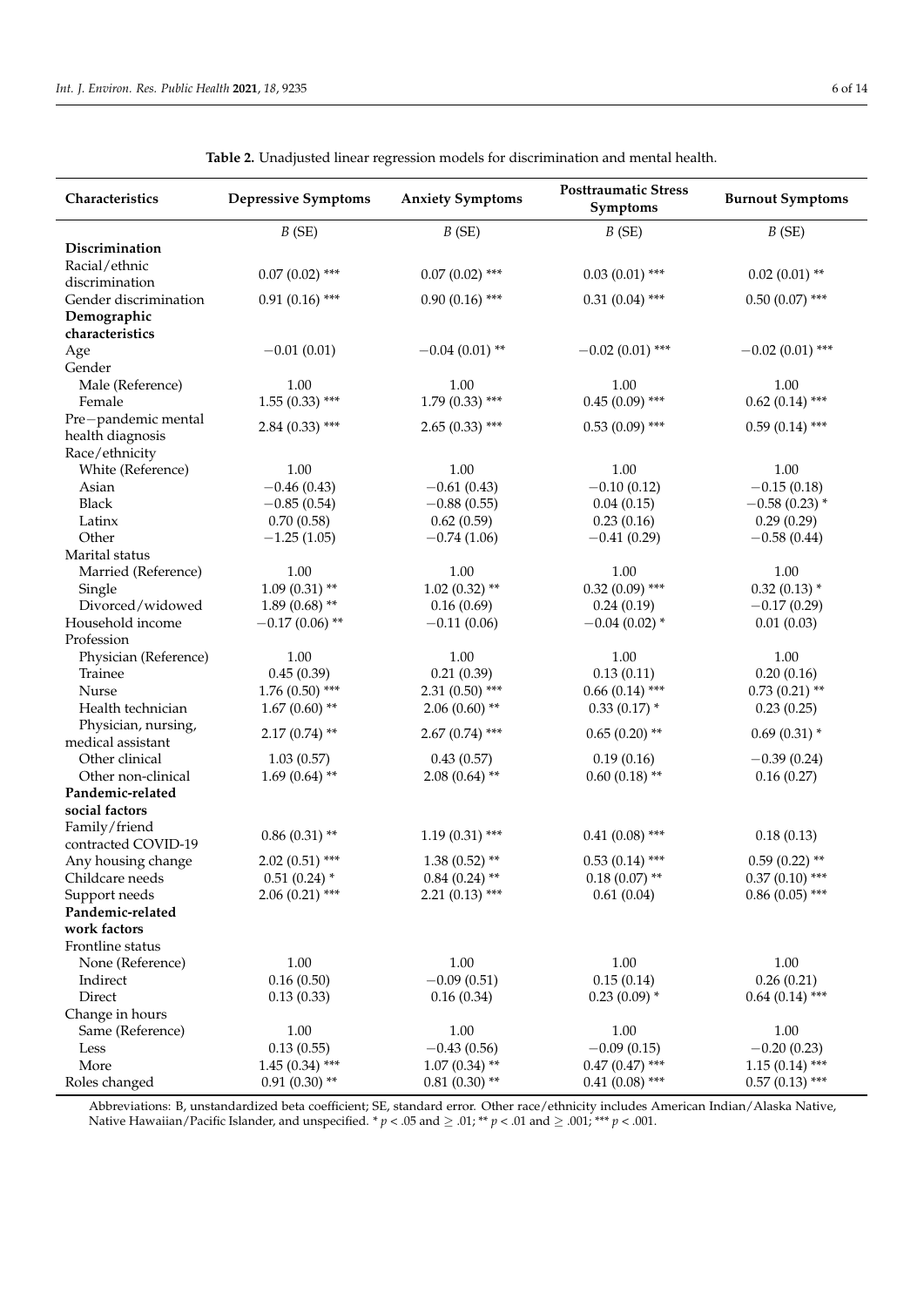<span id="page-7-0"></span>

| Characteristics                  | <b>Depressive Symptoms</b> | <b>Anxiety Symptoms</b>           | <b>Posttraumatic Stress</b><br>Symptoms | <b>Burnout Symptoms</b>       |
|----------------------------------|----------------------------|-----------------------------------|-----------------------------------------|-------------------------------|
|                                  | B(SE)                      | B(SE)                             | B(SE)                                   | B(SE)                         |
| Discrimination                   |                            |                                   |                                         |                               |
| Racial/ethnic                    | $0.04(0.02)$ *             | $0.05(0.02)$ **                   | $0.01(0.01)$ **                         | 0.01(0.01)                    |
| discrimination                   |                            |                                   |                                         |                               |
| Gender discrimination            | 0.25(0.17)                 | 0.20(0.17)                        | $0.11(0.05)$ *                          | $0.24(0.07)$ **               |
| Demographic                      |                            |                                   |                                         |                               |
| characteristics                  |                            |                                   |                                         |                               |
| Age                              | $0.03(0.02)$ *             | $-0.02(0.02)$                     | $-0.01(0)$ **                           | $-0.01(0.01)$ *               |
| Gender                           |                            |                                   |                                         |                               |
| Male (Reference)                 | 1.00                       | 1.00                              | 1.00                                    | 1.00                          |
| Female                           | $-0.02(0.34)$              | 0.03(0.33)                        | $-0.07(0.09)$                           | 0.04(0.14)                    |
| Pre-pandemic mental              | $2.01(0.31)$ ***           | $1.69(0.30)$ ***                  | $0.23(0.08)$ **                         | 0.21(0.13)                    |
| health diagnosis                 |                            |                                   |                                         |                               |
| Race/ethnicity                   |                            |                                   |                                         |                               |
| White (Reference)                | 1.00                       | 1.00                              | 1.00                                    | 1.00                          |
| Asian                            | $-0.15(0.41)$              | $-0.35(0.40)$                     | $-0.11(0.11)$                           | $-0.28(0.17)$                 |
| <b>Black</b>                     | $-1.52(0.53)$ **           | $-1.42(0.53)$ **                  | $-0.13(0.15)$                           | $-0.62(0.22)$ **              |
| Latinx                           | 0.07(0.52)                 | 0.03(0.51)                        | 0.04(0.14)                              | 0.12(0.22)                    |
| Other                            | $-1.45(0.91)$              | $-0.55(0.90)$                     | $-0.40(0.25)$                           | $-0.55(0.38)$                 |
| Marital status                   |                            |                                   |                                         |                               |
| Married (Reference)              | 1.00                       | 1.00                              | 1.00                                    | 1.00                          |
| Single                           | 0.67(0.36)                 | 0.66(0.36)                        | 0.12(0.10)                              | 0.22(0.15)                    |
| Divorced/widowed                 | 1.11(0.62)                 | $-0.14(0.61)$                     | 0.18(0.17)                              | 0.03(0.26)                    |
| Household income                 | 0.01(0.09)                 | 0.16(0.09)                        | 0.03(0.02)                              | $0.13(0.04)$ **               |
| Profession                       |                            |                                   |                                         |                               |
| Physician (Reference)<br>Trainee | 1.00                       | 1.00                              | 1.00                                    | 1.00                          |
| Nurse                            | $-0.04(0.47)$              | $-0.48(0.47)$                     | $-0.09(0.13)$<br>$0.47(0.13)$ ***       | 0.39(0.25)<br>$0.70(0.20)$ ** |
| Health technician                | 0.77(0.49)<br>1.12(0.59)   | $1.42(0.48)$ *<br>$1.77(0.58)$ ** | 0.29(0.16)                              | 0.47(0.25)                    |
| Physician, nursing,              |                            |                                   |                                         |                               |
| medical assistant                | 0.89(0.70)                 | $1.49(0.69)$ *                    | $0.40(0.19)$ *                          | $0.77(0.29)$ *                |
| Other clinical                   | 0.70(0.58)                 | 0.20(0.58)                        | 0.21(0.16)                              | 0.05(0.24)                    |
| Other non-clinical               | 0.83(0.63)                 | $1.33(0.62)$ *                    | $0.43(0.17)$ *                          | 0.33(0.26)                    |
| Pandemic-related                 |                            |                                   |                                         |                               |
| social factors                   |                            |                                   |                                         |                               |
| Family/friend                    |                            |                                   |                                         |                               |
| contracted COVID-19              | 0.36(0.27)                 | $0.65(0.27)$ *                    | $0.23(0.07)$ **                         | 0.01(0.11)                    |
| Any housing change               | 0.60(0.47)                 | $-0.11(0.46)$                     | 0.02(0.13)                              | $-0.04(0.20)$                 |
| Childcare needs                  | 0.05(0.23)                 | 0.22(0.23)                        | 0.01(0.06)                              | 0.07(0.10)                    |
| Support needs                    | $1.77(0.14)$ ***           | $1.89(0.14)$ ***                  | $0.49(0.04)$ ***                        | $0.65(0.06)$ ***              |
| Pandemic-related                 |                            |                                   |                                         |                               |
| work factors                     |                            |                                   |                                         |                               |
| Frontline status                 |                            |                                   |                                         |                               |
| None (Reference)                 | 1.00                       | 1.00                              | $1.00\,$                                | 1.00                          |
| Indirect                         | $-0.09(0.44)$              | $-0.31(0.44)$                     | 0.08(0.12)                              | 0.02(0.19)                    |
| Direct                           | $-0.20(0.33)$              | $-0.43(0.32)$                     | 0.07(0.09)                              | 0.18(0.14)                    |
| Change in hours                  |                            |                                   |                                         |                               |
| Same (Reference)                 | 1.00                       | 1.00                              | 1.00                                    | 1.00                          |
| Less                             | 0.18(0.51)                 | $-0.26(0.50)$                     | $-0.11(0.14)$                           | $-0.26(0.21)$                 |
| More                             | $0.70(0.32)$ *             | 0.32(0.32)                        | $0.23(0.09)$ **                         | $0.75(0.14)$ ***              |
| Roles changed                    | $-0.24(0.29)$              | $-0.21(0.29)$                     | 0.11(0.08)                              | 0.15(0.12)                    |

**Table 3.** Adjusted linear regression models for discrimination and mental health.

Abbreviations: B, unstandardized beta coefficient; SE, standard error. Other race/ethnicity includes American Indian/Alaska Native, Native Hawaiian/Pacific Islander, and unspecified.  $* p < .05$  and  $\ge .01; ** p < .01$  and  $\ge .001; ** p < .001$ .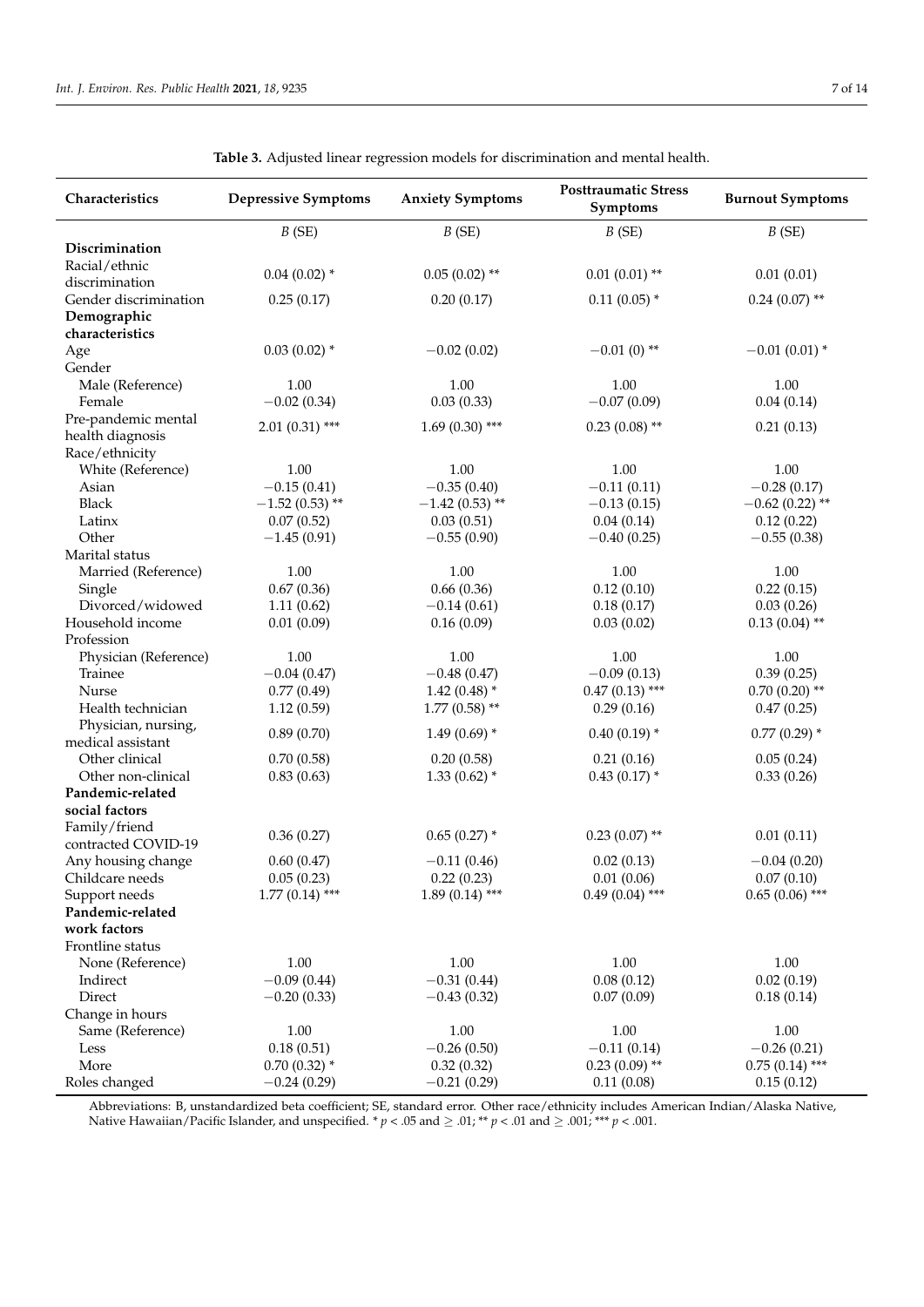**Depressive symptoms.** In unadjusted models, perceived racial discrimination (unstandardized beta coefficient [B] =  $0.07$ ;  $p < .001$ ) and gender discrimination (B = 0.91;  $p < .001$ ) were associated with depressive symptoms. The fully adjusted model predicted 28.73% of the variance in depressive symptoms. Self-reported racial discrimination, but not gender discrimination, was significantly associated with higher depressive symptoms in the adjusted model ( $B = 0.04$ ;  $p = .033$ ). Other significant predictors of higher depression included greater social support needs, older age, having a pre-pandemic mental health diagnosis, and working more hours during the pandemic compared with no change in work hours. Black HCWs had significantly less severe depressive symptoms compared with White HCWs after controlling for discrimination and other covariates.

**Anxiety symptoms**. Perceived racial discrimination ( $B = 0.07$ ;  $p < .001$ ) and gender discrimination ( $B = 0.90$ ;  $p < .001$ ) predicted anxiety symptoms in unadjusted models. The fully adjusted model explained 31.52% of the variance in anxiety symptoms. Racial discrimination, but not gender discrimination, remained a significant predictor of higher anxiety symptoms in the adjusted model  $(B = 0.05; p = .004)$ . Having greater social support needs, a pre-pandemic mental health diagnosis, a family member diagnosed with COVID-19, and certain professions were predictive of higher anxiety. Black HCWs had significantly lower anxiety symptoms compared with White HCWs.

**Posttraumatic stress symptoms**. In unadjusted models, perceived racial discrimination (B = 0.03;  $p < .001$ ) and gender discrimination (B = 0.31;  $p < .001$ ) were associated with posttraumatic stress symptoms. The fully adjusted model predicted 31.31% of the variance in symptoms of posttraumatic stress. Racial discrimination ( $B = 0.01$ ;  $p = .006$ ) and gender discrimination ( $B = 0.11$ ;  $p = .013$ ) remained significant predictors of higher posttraumatic stress in the adjusted model. Other significant predictors of higher posttraumatic stress included greater social support needs, younger age, having a preexisting mental health diagnosis, having a family member or close friend diagnosed with COVID-19, certain professions, and working more hours during the pandemic.

**Burnout symptoms**. Perceived racial discrimination ( $B = 0.02$ ;  $p = .001$ ) and gender discrimination ( $B = 0.50$ ;  $p < .001$ ) predicted burnout symptoms in unadjusted models. The adjusted model explained 29.43% of the variance in burnout symptoms. Gender discrimination, but not racial discrimination, remained a significant predictor of higher burnout symptoms in the adjusted model ( $B = 0.24$ ;  $p = .001$ ). Other significant predictors of higher burnout symptoms included greater social support needs, younger age, higher household income, certain professions, and working more hours during the pandemic. Compared with White HCWs, Black HCWs had lower symptoms of burnout.

#### *3.3. Indirect Effects*

The indirect effects of racial discrimination (Figure [1\)](#page-9-0) and gender discrimination (Figure [2\)](#page-9-1) on mental health outcomes through inadequate social support were statistically significant for all mental health outcomes. In fully adjusted models, the indirect effects of racial discrimination on mental health outcomes through inadequate social support was estimated at 0.04 (95%CI: 0.02, 0.06) for depressive symptoms, 0.04 (95%CI: 0.02, 0.06) for anxiety symptoms, 0.01 (95%CI: 0.01, 0.02) for posttraumatic stress symptoms, and 0.01 (0.01, 0.02) for burnout symptoms. The indirect effects of gender discrimination on mental health outcomes through inadequate social support was estimated at 0.18 (95%CI: 0.04, 0.34) for depressive symptoms, 0.20 (95%CI: 0.05, 0.35) for anxiety symptoms, 0.05 (95%CI: 0.01, 0.09) for posttraumatic stress symptoms, and 0.07 (95%CI: 0.02, 0.12) for burnout symptoms.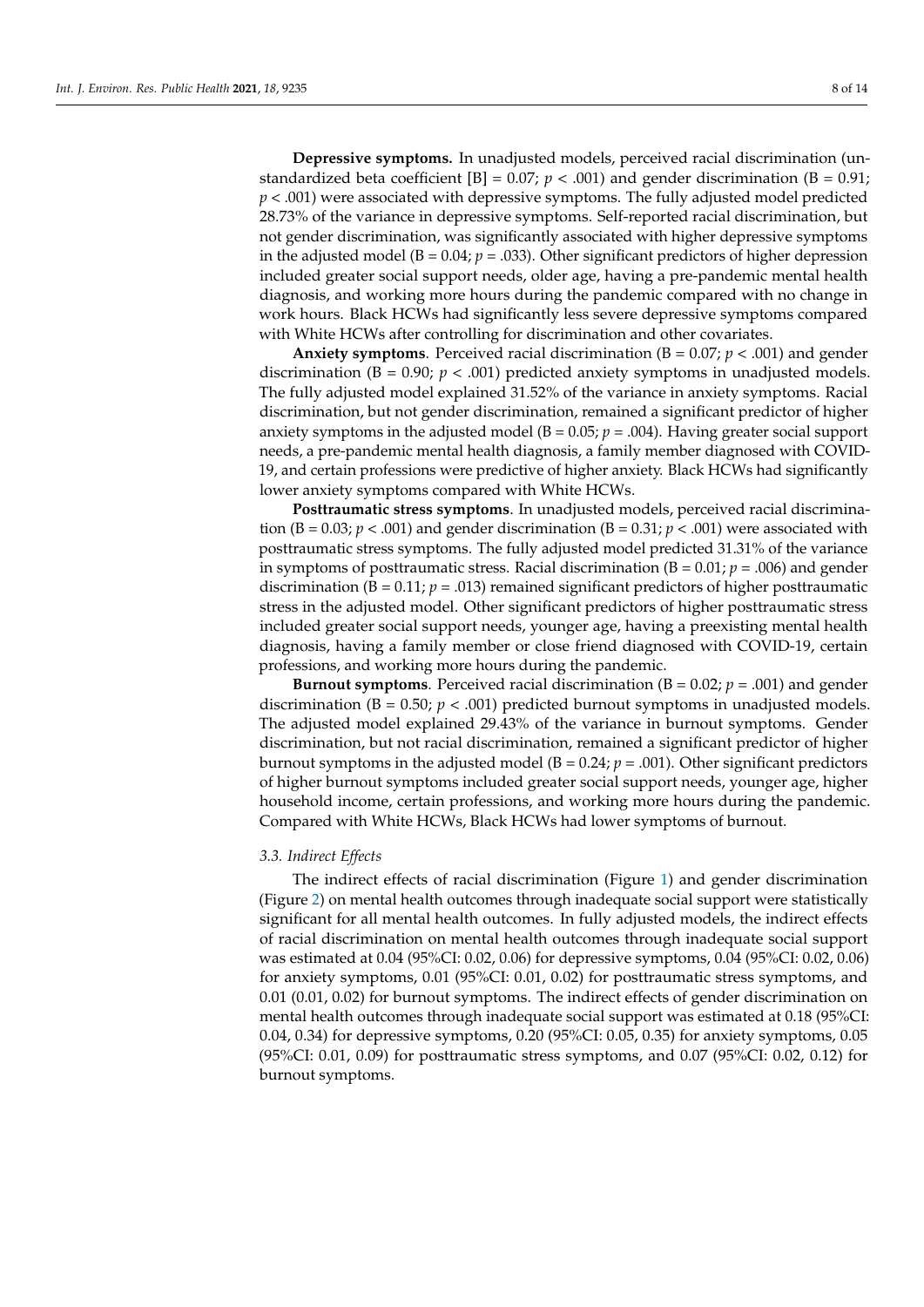<span id="page-9-0"></span>

Figure 1. Indirect effects of racial discrimination on symptoms of depression (Panel A), anxiety (Panel **B**), posttraumatic stress (Panel C), and burnout (Panel D) via inadequate social support. The indirect effects analysis controlled for age, gender, race/ethnicity, marital status, profession, pre-pandemic mental health diagnosis, income, family/friend being diagnosed with COVID-19, childcare needs, housing change, frontline status, change in roles, change in work hours, and gender discrimination. \*  $p < .05$  and  $\ge .01$ ; \*\*  $p < .01$  and  $\ge .001$ ; \*\*\*  $p < .001$ .  $\cdot$  **I.** Indirect effects of racial discrimination on symptoms of depression (Panel **A**), anxiety (Panel **B**), posttrau

<span id="page-9-1"></span>

stress (Panel C), and burnout (Panel D) via inadequate social support. The indirect effects analysis controlled for age, gender, race/ethnicity, marital status, profession, pre-pandemic mental health diagnosis, income, family/friend being diagnosed with COVID-19, childcare needs, housing change, frontline status, change in roles, change in work hours, and racial discrimination. \* *p* < .05 and  $\geq$  .01; \*\* *p* < .01 and  $\geq$  .001; \*\*\* *p* < .001. **Figure 2.** Indirect effects of gender discrimination on symptoms of depression (Panel **A**), anxiety (Panel **B**), posttraumatic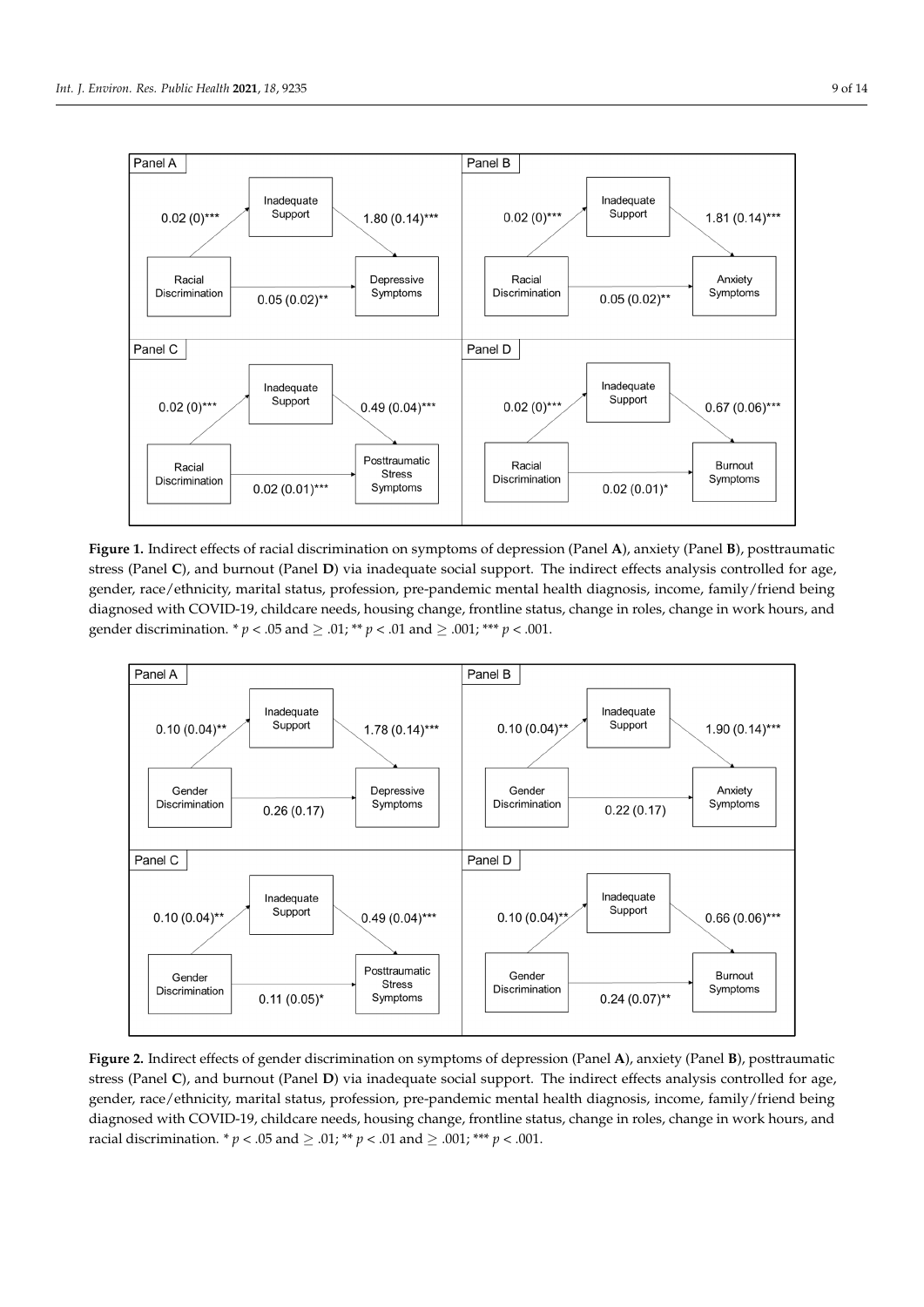#### **4. Discussion**

In our survey study including 997 HCWs, racial discrimination predicted symptoms of depression, anxiety, and posttraumatic stress after adjusting for gender discrimination, pandemic-related stressors, and demographic characteristics. Further, gender discrimination predicted symptoms of burnout and posttraumatic stress after adjusting for racial discrimination, pandemic-related stressors, and demographic characteristics. Black HCWs had the highest reports of racial discrimination among all racial/ethnic groups. Our findings underscore the substantial adverse effects of discrimination on HCW wellbeing, even during times of significant competing stressors. As pandemic-related stressors begin to wane in the advent of COVID-19 recovery, hospitals should continue to support HCW wellbeing by developing and bolstering diversity and inclusion initiatives, as well as recruiting and supporting the retention and professional development of HCWs of color and female HCWs.

Few studies have assessed discrimination as a risk factor for adverse mental health outcomes among HCWs, and most focus on physicians and physicians-in-training. Studies have identified that racial and gender discrimination were associated with increased risk of burnout among physicians [\[33\]](#page-13-8) and depression among medical students [\[34\]](#page-13-9). Discrimination was also associated with anxiety and depression in a study including nurses in London [\[35\]](#page-13-10). The negative effects of discrimination on mental health may be more pronounced for female HCWs of color; for example, one study found that female HCWs of color who reported both racial and gender discrimination were more likely to experience burnout compared with male HCWs of color [\[7\]](#page-12-6). However, our study did not find a significant interaction effect of race, gender, and discrimination on mental health outcomes, perhaps due to the relatively small proportions of HCWs of color in our sample. Nonetheless, our study adds to these findings by emphasizing the ongoing and persistent negative effects of racial and gender discrimination on HCW wellbeing even during times of other competing stressors, i.e., social and work stressors associated with the COVID-19 pandemic.

Although Black HCWs reported heightened racial discrimination compared with all other racial/ethnic groups in our study, they had less severe depression, anxiety, and burnout symptoms compared with White HCWs in models that adjusted for discrimination and other covariates. As discrimination was a significant predictor of these outcomes, this finding seemingly contradicts the logic that heightened experiences of racial discrimination among Black HCWs would translate to heightened adverse mental health outcomes. Other studies have also identified that Black HCWs had lower or similar prevalence of adverse mental health outcomes compared with White HCWs [\[2,](#page-12-1)[36–](#page-13-11)[38\]](#page-13-12), a phenomenon consistent with what has been termed the Black-White mental health paradox [\[39\]](#page-13-13). One potential explanation could be that stigma prevented Black HCWs from reporting the severity of mental health symptoms [\[40\]](#page-13-14). There might be other mechanisms of resiliency among Black HCWs that can explain this association, such as positive coping strategies [\[41\]](#page-13-15). For example, a recent national survey study on stress during the COVID-19 pandemic identified that, compared with White HCWs, Black and Latinx HCWs experienced less severe burnout and heightened meaning and purpose, suggesting that positive coping could have protected against symptoms of burnout, including those that were heightened by their experiences of racial discrimination [\[38\]](#page-13-12). Furthermore, John Henryism, a high-energy coping style to manage psychosocial stressors such as discrimination, could explain this finding. John Henryism has been associated with lower depressive symptoms at the expense of physical health among Black people [\[42–](#page-13-16)[44\]](#page-13-17). However, another study found that John Henryism did not modify the relationship between discrimination and depression among Black people [\[45\]](#page-13-18). Additional studies are warranted to further explore factors that could buffer the impact of racial discrimination on adverse mental health outcomes among minority HCWs, such as by further evaluating meaning-making and John Henryism as moderators.

We also identified that discrimination had indirect effects on mental health outcomes through inadequate social support. Our findings support the social causation model, which theorizes that experiencing discrimination damages social connections, leading to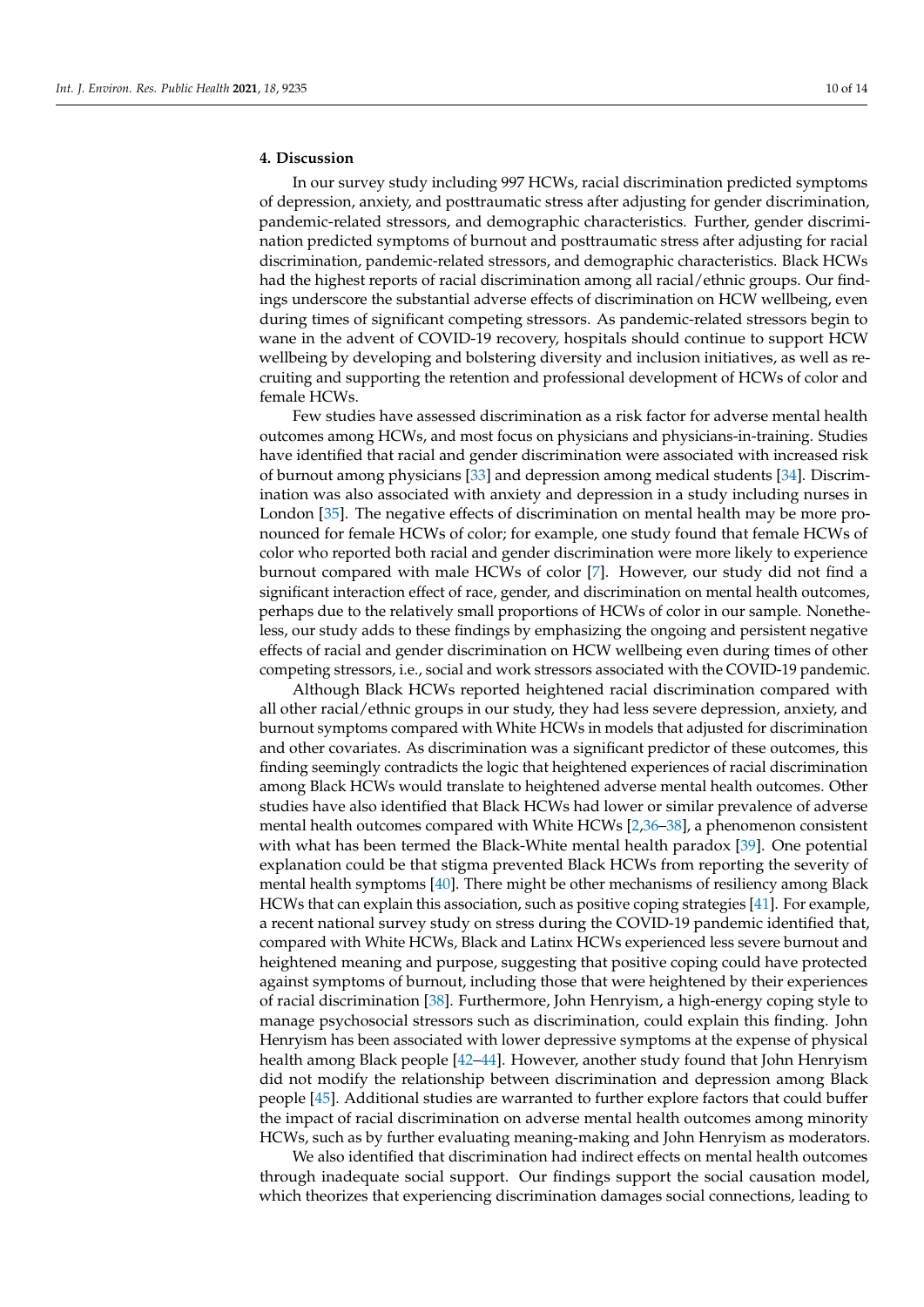heightened psychological distress [\[9](#page-12-8)[,10\]](#page-12-9). Other studies have also identified that race-based and mental illness-based discrimination had indirect effects on mental health outcomes through social support [\[10,](#page-12-9)[46,](#page-13-19)[47\]](#page-13-20). Although no studies to our knowledge have tested this model among HCWs, qualitative studies have identified that minority and female HCWs face discrimination in terms of social exclusion and isolation [\[30](#page-13-5)[,48\]](#page-14-0) that could prevent them from accessing the mental health benefits of social support. For example, in a qualitative study, Black physicians reported being assumed to be housekeeping and maintenance staff by their colleagues due to racial discrimination, which subsequently made them feel "invisible" and broke social ties with colleagues within the hospital [\[29\]](#page-13-21). Given the cross-sectional nature of our survey, longitudinal studies are warranted to further elucidate this potential pathway and others.

Our findings have implications for HCW wellbeing programs, including those that were implemented throughout the COVID-19 pandemic. These initiatives should integrate anti-racism and anti-sexism education and facilitate social support and belonging for minority and female HCWs. Furthermore, hiring and recruiting more racially/ethnically diverse HCWs could improve social support among minority HCWs and mitigate adverse mental health outcomes.

This study has some notable limitations. Although our sample had similar demographic characteristics of HCWs in the US in terms of race/ethnicity and gender [\[49,](#page-14-1)[50\]](#page-14-2), our convenience sampling approach limits the generalizability of the prevalence of mental health outcomes among all HCWs in the US. Our use of brief, self-report inventories was a further limitation, especially as two of the mental health measures had relatively low internal consistency (i.e., the PC-PTSD and two-item Maslach Burnout Inventory). Further, we excluded four HCWs who identified as non-binary or transgender due to insufficient statistical power to identify differences by gender identity; future studies should purposively recruit gender minority HCWs to understand their experiences of discrimination. Our analysis on the indirect effects of discrimination on mental health outcomes via social support assumes that low social support precedes adverse mental health outcomes (i.e., social causation); however, psychological distress might lead to decreases in perceived social support through social selection, possibly heightening perceptions of discrimination as well [\[51\]](#page-14-3). The cross-sectional nature of our survey limited our ability to test whether social causation, social selection, or both were at play; thus, our analyses of indirect effects should be reproduced in longitudinal studies that are better positioned to assess causality.

#### **5. Conclusions**

We identified that racial and gender discrimination predicted psychological distress symptoms above and beyond individual- and pandemic-related risk factors. We also identified that discrimination might increase the risk for adverse mental health outcomes through unmet social support needs. Future studies are warranted that explore racial and gender discrimination among HCWs and strategies to mitigate adverse mental health effects.

**Author Contributions:** Conceptualization, R.H. and S.R.L.; methodology, R.H. and S.R.L.; software, R.H. and S.R.L.; validation, R.H. and S.R.L.; formal analysis, R.H. and S.R.L.; investigation, R.H., J.B., P.T., M.J.N.T., S.R.L.; resources, R.H. and S.R.L.; data curation, R.H. and S.R.L.; writing—original draft preparation, R.H.; writing–review and editing, R.H., J.B., P.T., M.J.N.T., and S.R.L.; visualization, R.H.; supervision, S.R.L.; project administration, R.H.; funding acquisition, R.H. and S.R.L. All authors have read and agreed to the published version of the manuscript.

**Funding:** R.H. and S.R.L. received funding support from Yale University's COVID-19 Response Coordination Team. S.R.L. received funding from an Early Career Research Fellowship from the Gulf Research Program of the National Academies of Sciences, Engineering, and Medicine. The content is solely the responsibility of the authors and does not necessarily represent the official views of Yale School of Medicine or the Gulf Research Program of the National Academies of Sciences, Engineering, and Medicine. The funders had no role in the study design; data collection, analysis and interpretation of data; in the writing of the articles; and in the decision to submit it for publication.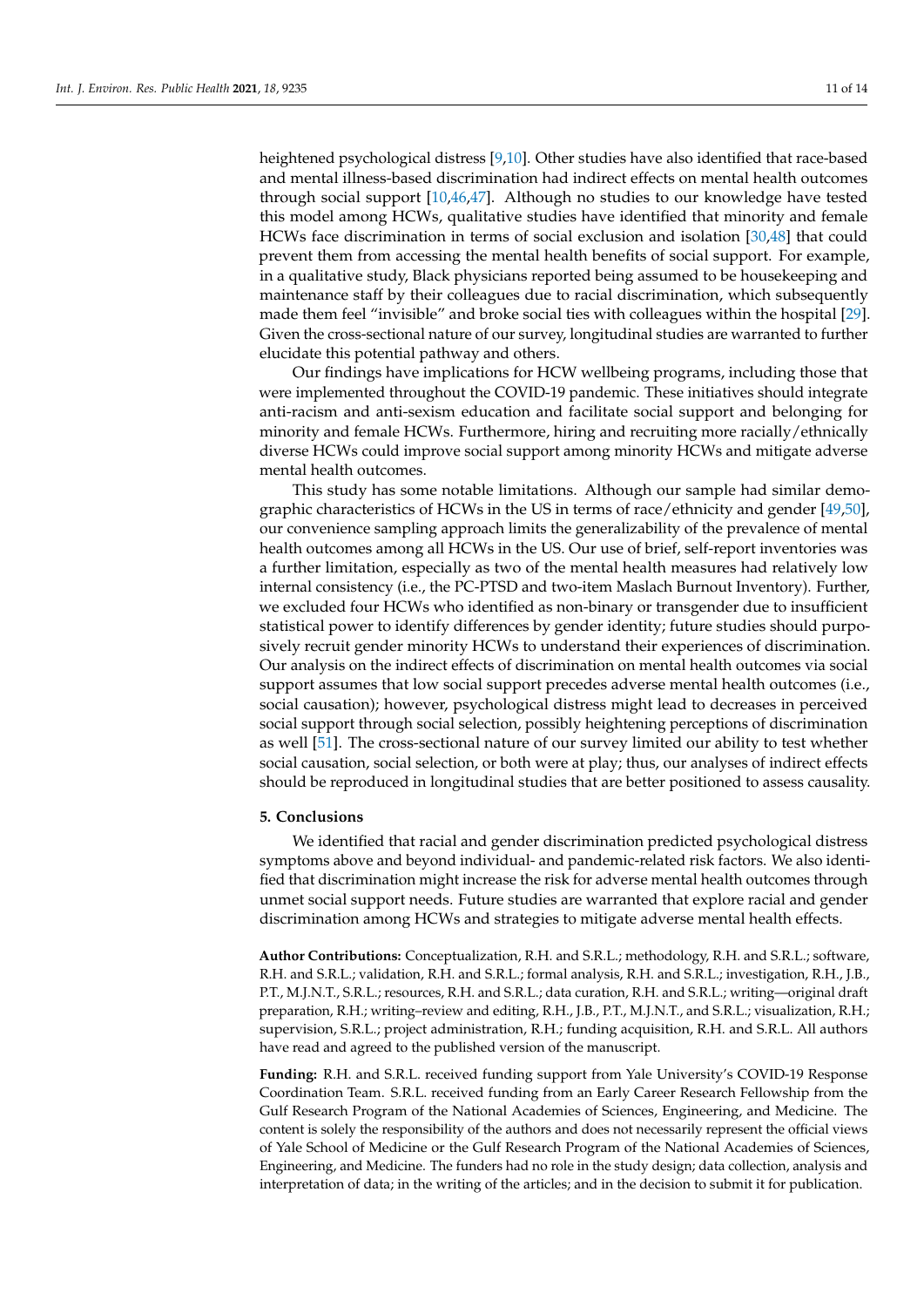**Institutional Review Board Statement:** The study was conducted according to the guidelines of the Declaration of Helsinki, and approved by the Institutional Review Board of Yale University (Project Number: 2000027917).

**Informed Consent Statement:** Informed consent was obtained from all subjects involved in the study.

**Data Availability Statement:** The data presented in this study are available on request from the corresponding author.

**Conflicts of Interest:** The authors declare no conflict of interest.

#### **References**

- <span id="page-12-0"></span>1. Li, Y.; Scherer, N.; Felix, L.; Kuper, H. Prevalence of depression, anxiety and post-traumatic stress disorder in health care workers during the COVID-19 pandemic: A systematic review and meta-analysis. *PLoS ONE* **2021**, *16*, e0246454. [\[CrossRef\]](http://doi.org/10.1371/journal.pone.0246454)
- <span id="page-12-1"></span>2. Evanoff, B.A.; Strickland, J.R.; Dale, A.M. Work-Related and Personal Factors Associated With Mental Well-Being During the COVID-19 Response: Survey of Health Care and Other Workers. *J. Med. Internet Res.* **2020**, *22*, e21366. [\[CrossRef\]](http://doi.org/10.2196/21366)
- <span id="page-12-2"></span>3. Nguemeni Tiako, M.J.; South, E.C.; Ray, V. Medical Schools as Racialized Organizations: A Primer. *Ann. Intern. Med.* **2021**, *174*, 1143–1144. [\[CrossRef\]](http://doi.org/10.7326/M21-0369)
- <span id="page-12-3"></span>4. Kaye, E.C. Misogyny in Medicine. *N. Engl. J. Med.* **2021**, *384*, 2267–2269. [\[CrossRef\]](http://doi.org/10.1056/NEJMp2103616) [\[PubMed\]](http://www.ncbi.nlm.nih.gov/pubmed/34133858)
- <span id="page-12-4"></span>5. Paradies, Y.; Ben, J.; Denson, N.; Elias, A.; Priest, N.; Pieterse, A.; Gupta, A.; Kelaher, M.; Gee, G. Racism as a Determinant of Health: A Systematic Review and Meta-Analysis. *PLoS ONE* **2015**, *10*, e0138511. [\[CrossRef\]](http://doi.org/10.1371/journal.pone.0138511)
- <span id="page-12-5"></span>6. Filut, A.; Alvarez, M.; Carnes, M. Discrimination Toward Physicians of Color: A Systematic Review. *J. Natl. Med. Assoc.* **2020**, *112*, 117–140. [\[CrossRef\]](http://doi.org/10.1016/j.jnma.2020.02.008)
- <span id="page-12-6"></span>7. Sudol, N.T.; Guaderrama, N.M.; Honsberger, P.; Weiss, J.; Li, Q.; Whitcomb, E.L. Prevalence and Nature of Sexist and Racial/Ethnic Microaggressions Against Surgeons and Anesthesiologists. *JAMA Surg.* **2021**, *156*, e210265. [\[CrossRef\]](http://doi.org/10.1001/jamasurg.2021.0265)
- <span id="page-12-7"></span>8. Williams, D.R.; Lawrence, J.A.; Davis, B.A. Racism and Health: Evidence and Needed Research. *Annu. Rev. Public Health* **2019**, *40*, 105–125. [\[CrossRef\]](http://doi.org/10.1146/annurev-publhealth-040218-043750)
- <span id="page-12-8"></span>9. Cohen, L.H. *Life Events and Psychological Functioning: Theoretical and Methodological Issues*; SAGE Publications: London, UK, 1988; pp. 211–236.
- <span id="page-12-9"></span>10. Prelow, H.M.; Mosher, C.E.; Bowman, M.A. Perceived Racial Discrimination, Social Support, and Psychological Adjustment Among African American College Students. *J. Black Psychol.* **2006**, *32*, 442–454. [\[CrossRef\]](http://doi.org/10.1177/0095798406292677)
- <span id="page-12-10"></span>11. Centers for Diseases Control and Prevention. Trends in Number of COVID-19 Cases and Deaths in the US Reported to CDC, by State/Territory. 2021. Available online: [https://covid.cdc.gov/covid-data-tracker/#trends\\_dailytrendscases](https://covid.cdc.gov/covid-data-tracker/#trends_dailytrendscases) (accessed on 1 February 2021).
- <span id="page-12-11"></span>12. World Health Organization. WHO Coronavirus (COVID-19) Dashboard: Situation by Country, Territory, & Area. Available online: <https://covid19.who.int/table> (accessed on 1 February 2021).
- <span id="page-12-12"></span>13. Dong, E.; Du, H.; Gardner, L. An interactive web-based dashboard to track COVID-19 in real time. *Lancet Infect. Dis.* **2020**, *20*, 533–534. [\[CrossRef\]](http://doi.org/10.1016/S1473-3099(20)30120-1)
- <span id="page-12-13"></span>14. Lai, J.; Ma, S.; Wang, Y.; Cai, Z.; Hu, J.; Wei, N.; Wu, J.; Du, H.; Chen, T.; Li, R.; et al. Factors Associated With Mental Health Outcomes Among Health Care Workers Exposed to Coronavirus Disease 2019. *JAMA Netw. Open* **2020**, *3*, e203976. Available online: <https://jamanetwork.com/journals/jamanetworkopen/fullarticle/2763229> (accessed on 8 July 2021). [\[CrossRef\]](http://doi.org/10.1001/jamanetworkopen.2020.3976) [\[PubMed\]](http://www.ncbi.nlm.nih.gov/pubmed/32202646)
- <span id="page-12-14"></span>15. American Association of Public Opinion Research. Survey Disclosure Checklist. Available online: [https://www.aapor.org/](https://www.aapor.org/Standards-Ethics/Standard-Definitions-(1).aspx) [Standards-Ethics/Standard-Definitions-\(1\).aspx](https://www.aapor.org/Standards-Ethics/Standard-Definitions-(1).aspx) (accessed on 1 March 2021).
- <span id="page-12-15"></span>16. Landrine, H.; Klonoff, E.A.; Corral, I.; Fernandez, S.; Roesch, S. Conceptualizing and Measuring Ethnic Discrimination in Health Research. *J. Behav. Med.* **2006**, *29*, 79–94. [\[CrossRef\]](http://doi.org/10.1007/s10865-005-9029-0) [\[PubMed\]](http://www.ncbi.nlm.nih.gov/pubmed/16470345)
- <span id="page-12-16"></span>17. Vu, M.; Li, J.; Haardörfer, R.; Windle, M.; Berg, C.J. Mental health and substance use among women and men at the intersections of identities and experiences of discrimination: Insights from the intersectionality framework. *BMC Public Health* **2019**, *19*, 108. [\[CrossRef\]](http://doi.org/10.1186/s12889-019-6430-0)
- <span id="page-12-17"></span>18. Kroenke, K.; Spitzer, R.L.; Williams, J.B. The PHQ-9: Validity of a brief depression severity measure. *J. Gen. Intern. Med.* **2001**, *16*, 606–613. [\[CrossRef\]](http://doi.org/10.1046/j.1525-1497.2001.016009606.x)
- <span id="page-12-18"></span>19. Spitzer, R.L.; Kroenke, K.; Williams, J.B.; Löwe, B. A brief measure for assessing generalized anxiety disorder: The GAD-7. *Arch Intern. Med.* **2006**, *166*, 1092–1097. [\[CrossRef\]](http://doi.org/10.1001/archinte.166.10.1092)
- <span id="page-12-19"></span>20. Cameron, R.P.; Gusman, D. The primary care PTSD screen (PC-PTSD): Development and operating characteristics. *Prim. Care Psychiatry* **2003**, *9*, 9–14.
- <span id="page-12-20"></span>21. West, C.P.; Dyrbye, L.N.; Sloan, J.A.; Shanafelt, T.D. Single Item Measures of Emotional Exhaustion and Depersonalization Are Useful for Assessing Burnout in Medical Professionals. *J. Gen. Intern. Med.* **2009**, *24*, 1318–1321. [\[CrossRef\]](http://doi.org/10.1007/s11606-009-1129-z)
- 22. Mata, D.A.; Ramos, M.A.; Bansal, N.; Khan, R.; Guille, C.; Di Angelantonio, E.; Sen, S. Prevalence of Depression and Depressive Symptoms Among Resident Physicians: A Systematic Review and Meta-analysis. *JAMA* **2018**, *314*, 2373–2383. [\[CrossRef\]](http://doi.org/10.1001/jama.2015.15845) [\[PubMed\]](http://www.ncbi.nlm.nih.gov/pubmed/26647259)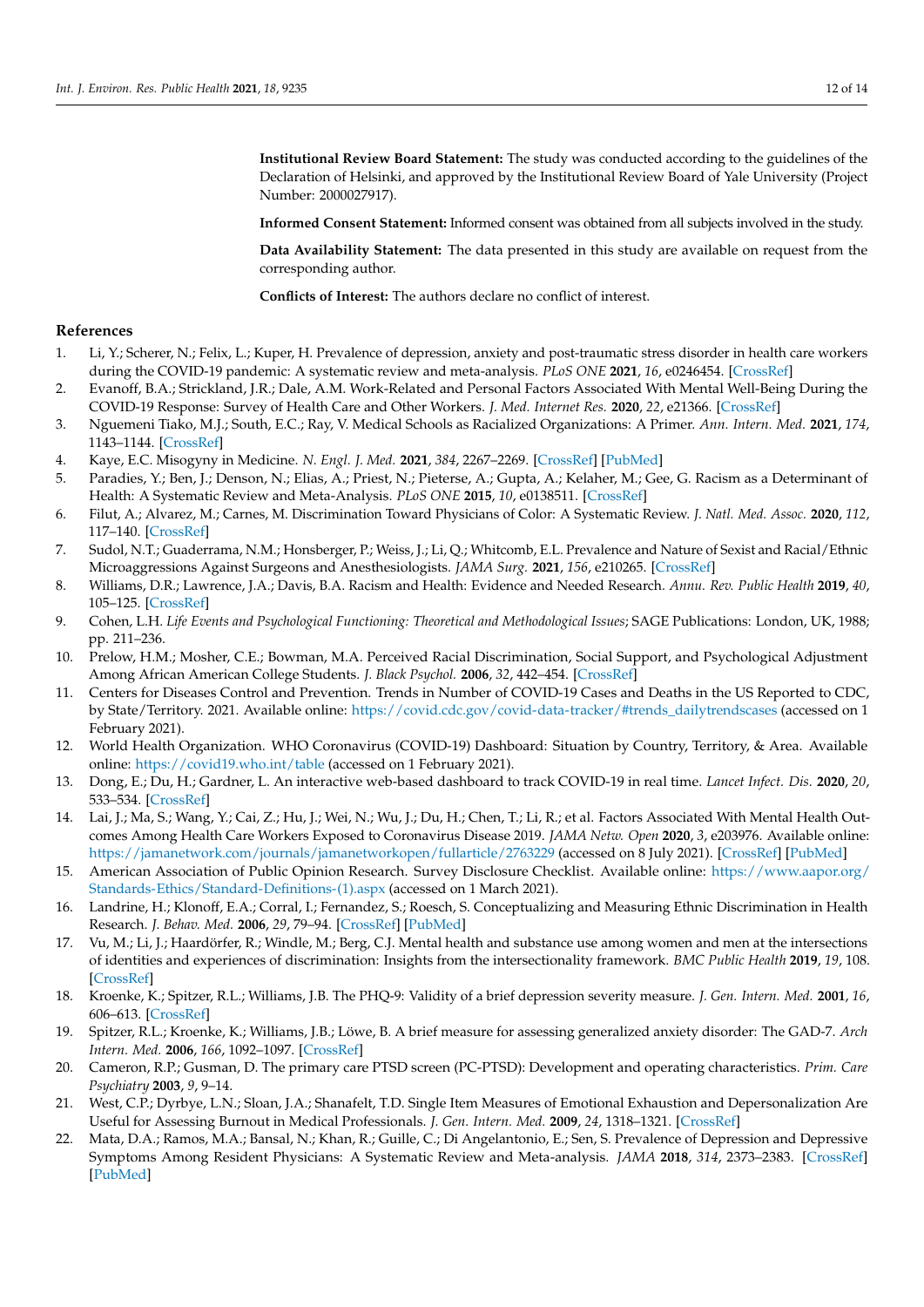- 23. Jackson, T.; Provencio, A.; Bentley-Kumar, K.; Pearcy, C.; Cook, T.; McLean, K.; Morgan, J.; Haque, Y.; Agrawal, V.; Bankhead-Kendall, B.; et al. PTSD and surgical residents: Everybody hurts . . . sometimes. *Am. J. Surg.* **2017**, *214*, 1118–1124. [\[CrossRef\]](http://doi.org/10.1016/j.amjsurg.2017.08.037)
- <span id="page-13-0"></span>24. Buselli, R.; Corsi, M.; Baldanzi, S.; Chiumiento, M.; Del Lupo, E.; Dell'Oste, V.; Bertelloni, C.A.; Massimetti, G.; Dell'Osso, L.; Cristaudo, A.; et al. Professional Quality of Life and Mental Health Outcomes among Health Care Workers Exposed to Sars-Cov-2 (Covid-19). *Int. J. Environ. Res. Public Health* **2020**, *17*, 6180. [\[CrossRef\]](http://doi.org/10.3390/ijerph17176180)
- <span id="page-13-1"></span>25. Centers for Disease Control and Prevention. National Health and Nutrition Examination Survey. Available online: [https:](https://wwwn.cdc.gov/nchs/nhanes/Search/variablelist.aspx?Component=Questionnaire) [//wwwn.cdc.gov/nchs/nhanes/Search/variablelist.aspx?Component=Questionnaire](https://wwwn.cdc.gov/nchs/nhanes/Search/variablelist.aspx?Component=Questionnaire) (accessed on 17 October 2020).
- <span id="page-13-2"></span>26. Pappa, S.; Ntella, V.; Giannakas, T.; Giannakoulis, V.G.; Papoutsi, E.; Katsaounou, P. Prevalence of depression, anxiety, and insomnia among healthcare workers during the COVID-19 pandemic: A systematic review and meta-analysis. *Brain. Behav. Immun.* **2020**, *88*, 901–907. [\[CrossRef\]](http://doi.org/10.1016/j.bbi.2020.05.026)
- <span id="page-13-3"></span>27. Rossi, R.; Socci, V.; Pacitti, F.; Di Lorenzo, G.; Di Marco, A.; Siracusano, A.; Rossi, A. Mental Health Outcomes Among Frontline and Second-Line Health Care Workers During the Coronavirus Disease 2019 (COVID-19) Pandemic in Italy. *JAMA Netw. Open* **2020**, *3*, e2010185. [\[CrossRef\]](http://doi.org/10.1001/jamanetworkopen.2020.10185)
- <span id="page-13-4"></span>28. Nunez-Smith, M.; Curry, L.A.; Berg, D.; Krumholz, H.M.; Bradley, E.H. Healthcare Workplace Conversations on Race and the Perspectives of Physicians of African Descent. *J. Gen. Intern. Med.* **2008**, *23*, 1471–1476. [\[CrossRef\]](http://doi.org/10.1007/s11606-008-0709-7) [\[PubMed\]](http://www.ncbi.nlm.nih.gov/pubmed/18618190)
- <span id="page-13-21"></span>29. Nunez-Smith, M.; Curry, L.A.; Bigby, J.; Berg, D.; Krumholz, H.M.; Bradley, E.H. Impact of race on the professional lives of physicians of African descent. *Ann. Intern. Med.* **2007**, *146*, 45–51. [\[CrossRef\]](http://doi.org/10.7326/0003-4819-146-1-200701020-00008)
- <span id="page-13-5"></span>30. Dahlke, A.R.; Johnson, J.K.; Greenberg, C.C.; Love, R.; Kreutzer, L.; Hewitt, D.B.; Quinn, C.M.; Engelhardt, K.E.; Bilimoria, K.Y. Gender Differences in Utilization of Duty-hour Regulations, Aspects of Burnout, and Psychological Well-being Among General Surgery Residents in the United States. *Ann. Surg.* **2018**, *268*, 204–211. [\[CrossRef\]](http://doi.org/10.1097/SLA.0000000000002700) [\[PubMed\]](http://www.ncbi.nlm.nih.gov/pubmed/29462009)
- <span id="page-13-6"></span>31. Harandi, T.F.; Taghinasab, M.M.; Nayeri, T.D. The correlation of social support with mental health: A meta-analysis. *Electron. Physician* **2017**, *9*, 5212–5222. [\[CrossRef\]](http://doi.org/10.19082/5212) [\[PubMed\]](http://www.ncbi.nlm.nih.gov/pubmed/29038699)
- <span id="page-13-7"></span>32. Hayes, A.F. *Introduction to Mediation, Moderation, and Conditional Process Analysis: A Regression-Based Approach*; Guilford Publications: New York, NY, USA, 2017; pp. 120–141.
- <span id="page-13-8"></span>33. Hu, Y.-Y.; Ellis, R.J.; Hewitt, D.B.; Yang, A.D.; Cheung, E.O.; Moskowitz, J.T.; Potts, J.R.; Buyske, J.; Hoyt, D.B.; Nasca, T.J.; et al. Discrimination, Abuse, Harassment, and Burnout in Surgical Residency Training. *N. Engl. J. Med.* **2019**, *381*, 1741–1752. [\[CrossRef\]](http://doi.org/10.1056/NEJMsa1903759)
- <span id="page-13-9"></span>34. Anderson, N.; Lett, E.; Asabor, E.N.; Hernandez, A.L.; Tiako, M.J.N.; Johnson, C.; Montenegro, R.E.; Rizzo, T.M.; Latimore, D.; Nunez-Smith, M.; et al. The Association of Microaggressions with Depressive Symptoms and Institutional Satisfaction Among a National Cohort of Medical Students. *J. Gen. Intern. Med.* **2021**. [\[CrossRef\]](http://doi.org/10.1007/s11606-021-06786-6)
- <span id="page-13-10"></span>35. Rhead, R.D.; Chui, Z.; Bakolis, I.; Gazard, B.; Harwood, H.; MacCrimmon, S.; Woodhead, C.; Hatch, S.L. Impact of workplace discrimination and harassment among National Health Service staff working in London trusts: Results from the TIDES study. *BJPsych Open* **2021**, *7*, e10. [\[CrossRef\]](http://doi.org/10.1192/bjo.2020.137) [\[PubMed\]](http://www.ncbi.nlm.nih.gov/pubmed/33323151)
- <span id="page-13-11"></span>36. Garcia, L.C.; Shanafelt, T.D.; West, C.P.; Sinsky, C.A.; Trockel, M.T.; Nedelec, L.; Maldonado, Y.A.; Tutty, M.; Dyrbye, L.N.; Fassiotto, M. Burnout, Depression, Career Satisfaction, and Work-Life Integration by Physician Race/Ethnicity. *JAMA Netw. Open* **2020**, *3*, e2012762. [\[CrossRef\]](http://doi.org/10.1001/jamanetworkopen.2020.12762)
- 37. Hennein, R.; Mew, E.J.; Lowe, S.R. Socio-ecological predictors of mental health outcomes among healthcare workers during the COVID-19 pandemic in the United States. *PLoS ONE* **2021**, *16*, e0246602. [\[CrossRef\]](http://doi.org/10.1371/journal.pone.0246602)
- <span id="page-13-12"></span>38. Prasad, K.; McLoughlin, C.; Stillman, M.; Poplau, S.; Goelz, E.; Taylor, S.; Nankivil, N.; Brown, R.; Linzer, M.; Cappelucci, K.; et al. Prevalence and correlates of stress and burnout among U.S. healthcare workers during the COVID-19 pandemic: A national cross-sectional survey study. *EClinicalMedicine* **2021**, *35*, 100879. [\[CrossRef\]](http://doi.org/10.1016/j.eclinm.2021.100879)
- <span id="page-13-13"></span>39. Erving, C.L.; Thomas, C.S.; Frazier, C. Is the Black-White Mental Health Paradox Consistent Across Gender and Psychiatric Disorders? *Am. J. Epidemiol.* **2019**, *188*, 314–322. [\[CrossRef\]](http://doi.org/10.1093/aje/kwy224)
- <span id="page-13-14"></span>40. Corrigan, P.W.; Druss, B.G.; Perlick, D.A. The Impact of Mental Illness Stigma on Seeking and Participating in Mental Health Care. *Psychol. Sci. Public Interest* **2014**, *15*, 37–70. [\[CrossRef\]](http://doi.org/10.1177/1529100614531398)
- <span id="page-13-15"></span>41. Gibbons, F.X.; Stock, M.L. Perceived Racial Discrimination and Health Behavior: Mediation and Moderation. In *The Oxford Handbook of Stigma, Discrimination, and Health*; Oxford University Press: New York, NY, USA, 2018; pp. 355–377.
- <span id="page-13-16"></span>42. Kiecolt, K.J.; Hughes, M.; Keith, V.M. Can A High Sense of Control and John Henryism be Bad for Mental Health? *Sociol. Q.* **2009**, *50*, 693–714. [\[CrossRef\]](http://doi.org/10.1111/j.1533-8525.2009.01152.x)
- 43. Robinson, M.N.; Tobin, C.S.T. Is John Henryism a Health Risk or Resource?: Exploring the Role of Culturally Relevant Coping for Physical and Mental Health among Black Americans. *J. Health Soc. Behav.* **2021**, *62*, 136–151. [\[CrossRef\]](http://doi.org/10.1177/00221465211009142)
- <span id="page-13-17"></span>44. Bronder, E.C.; Speight, S.L.; Witherspoon, K.M.; Thomas, A.J. John Henryism, Depression, and Perceived Social Support in Black Women. *J. Black Psychol.* **2013**, *40*, 115–137. [\[CrossRef\]](http://doi.org/10.1177/0095798412474466)
- <span id="page-13-18"></span>45. Hudson, D.L.; Neighbors, H.W.; Geronimus, A.T.; Jackson, J.S. Racial Discrimination, John Henryism, and Depression Among African Americans. *J. Black Psychol.* **2016**, *42*, 221–243. [\[CrossRef\]](http://doi.org/10.1177/0095798414567757) [\[PubMed\]](http://www.ncbi.nlm.nih.gov/pubmed/27529626)
- <span id="page-13-19"></span>46. Goreis, A.; Asbrock, F.; Nater, U.M.; Mewes, R. What Mediates the Relationship Between Ethnic Discrimination and Stress? Coping Strategies and Perceived Social Support of Russian Immigrants in Germany. *Front. Psychiatry* **2020**, *11*, 557148. [\[CrossRef\]](http://doi.org/10.3389/fpsyt.2020.557148)
- <span id="page-13-20"></span>47. Kondrat, D.C.; Sullivan, W.P.; Wilkins, B.; Barrett, B.J.; Beerbower, E. The mediating effect of social support on the relationship between the impact of experienced stigma and mental health. *Stigma Health* **2018**, *3*, 305–314. [\[CrossRef\]](http://doi.org/10.1037/sah0000103)